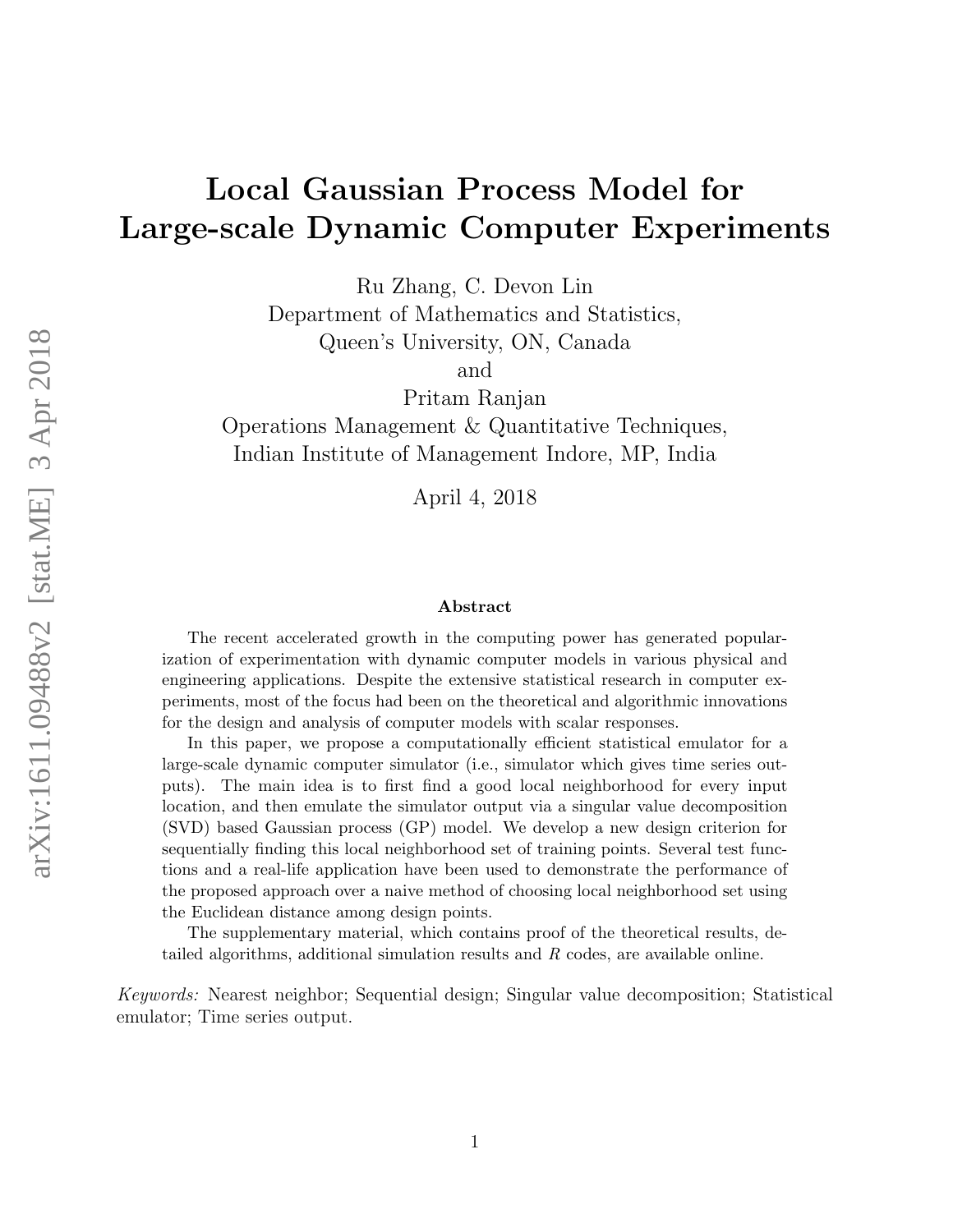# 1. Intoduction

Computer experiments are increasingly used in physical, engineering and social sciences as an economical alternative to physical experiments with complex systems/phenomena [\(Sacks](#page-25-0) [et al.](#page-25-0) [\(1989\)](#page-25-0); [Santner et al.](#page-25-1) [\(2003\)](#page-25-1)). Such experiments are performed on computers with the underlying process represented and implemented by mathematical models. Although cheaper than physical experiments, realistic computer experiments for complex processes can still be time-consuming or sometimes infeasible, and thus, statistical surrogates or emulators are often used for thorough investigation.

Popular objectives of such computer experiments include estimation of pre-specified process features (e.g., overall response surface, global optimum, inverse problem, quantile, and so on), sensitivity analysis, calibration and uncertainty quantification [\(Jones et al.](#page-24-0) [\(1998\)](#page-24-0); [Kennedy and O'Hagan](#page-24-1) [\(2001\)](#page-24-1); [Ranjan et al.](#page-25-2) [\(2008\)](#page-25-2); [Bingham et al.](#page-22-0) [\(2014\)](#page-22-0)). Despite the extensive statistical research in computer experiments, most of the focus had been on the theoretical and algorithmic innovations for the design and analysis of computer models with scalar responses. In this paper we focus on the emulation of dynamic computer models - referred to computer simulators with time series outputs.

Dynamic computer experiments arise in various applications, for example, rainfall-runoff model [\(Conti et al.](#page-23-0) [\(2009\)](#page-23-0)), and vehicle suspension system [\(Bayarri et al.](#page-22-1) [\(2007\)](#page-22-1)). Our motivating application comes from an apple farming industry where the objective is to emulate the population growth curve of European red mites which infest on apple leaves and diminish the crop quality [\(Teismann et al.](#page-26-0) [\(2009\)](#page-26-0)).

With the accelerated growth of computing power, and hence the availability of dynamic computer simulators, there is a desperate need for innovative methodologies and algorithms for the design and analysis of experiments that can particularly handle large data sets. In general, the size of data is a multiple of the length of the time series outputs. Recently, a few attempts on the emulation of dynamic computer experiments have been made by considering time as another input variable in the correlation structure and emulating the response via GP models [\(Stein, 2005;](#page-26-1) [Conti and O'Hagan, 2010;](#page-23-1) [Hung et al., 2015\)](#page-24-2). [Conti](#page-23-0) [et al.](#page-23-0) [\(2009\)](#page-23-0) constructed dynamic emulators by using a one-step transition function of state vectors to emulate the computer model movement from one time step to the next. [Liu and](#page-25-3)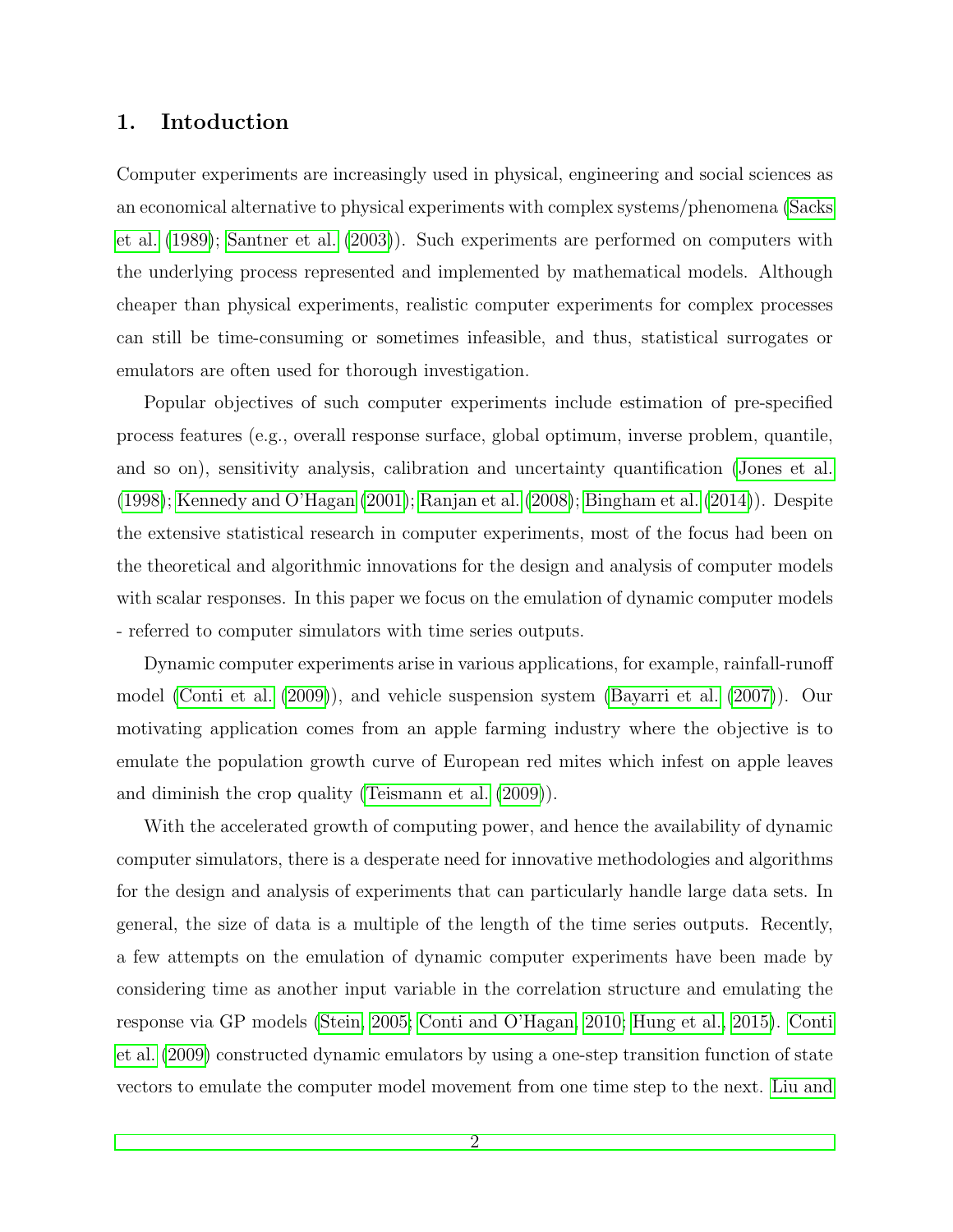[West](#page-25-3) [\(2009\)](#page-25-3) proposed time varying autoregression (TVAR) models with GP residuals. [Farah et al.](#page-23-2) [\(2014\)](#page-23-2) extends the TVAR models in [Liu and West](#page-25-3) [\(2009\)](#page-25-3) by including the input-dependent dynamic regression term. Another clever approach is to represent the time series outputs as linear combinations of a fixed set of basis such as singular vectors [\(Higdon et al.](#page-24-3) [\(2008\)](#page-24-3)) or wavelet basis [\(Bayarri et al.](#page-22-1) [\(2007\)](#page-22-1)) and impose GP models on the linear coefficients. However, fitting GP models over the entire training set can often be computationally infeasible for large-scale dynamic computer experiments involving thousands of training points.

We propose a new approach based on singular value decomposition (SVD) and the local surrogate idea, the latter of which was originally proposed for scalar valued computer simulators with large training data [\(Emery](#page-23-3) [\(2009\)](#page-23-3)). The local surrogate idea was to emulate the process in a local neighborhood of the input location of interest. A naive method of searching for local neighborhood is to select data close to the input location for prediction such that the selected input locations are distributed as uniformly as possible around the location for prediction (as in k-nearest neighbors). This method does not take the spatial correlation into account. To search for the most relevant data for local neighborhood in a more intelligent way, [Emery](#page-23-3) [\(2009\)](#page-23-3) built a local neighborhood by sequentially including data that make the kriging variance decrease more. [Gramacy and Apley](#page-24-4) [\(2015\)](#page-24-4) further improved the prediction accuracy by using a sequential greedy algorithm and an optimality criterion for finding a non-trivial local neighborhood set. Our objective is to generalize this optimality criterion for the sequential construction of the local neighborhood set for emulating the dynamic computer simulators. We also develop an algorithm for the implementation of the proposed methodology which is efficient from a large-data standpoint.

The subsequent sections are organized as follows. Section [2](#page-3-0) reviews the concept of SVD-based GP models and provides a rigorous account for its model assumption and empirical Bayesian inference. Section [3](#page-7-0) presents an innovative generalization of the optimality criterion, and a new algorithm for the local approximate SVD-based GP models. We also compare the computational complexity of the algorithms. Section [4](#page-13-0) uses two test functions to compare the performance of the k-nearest neighbor SVD-based GP models (Euclidean distance based nearest neighbor), the full SVD-based GP models using all training points,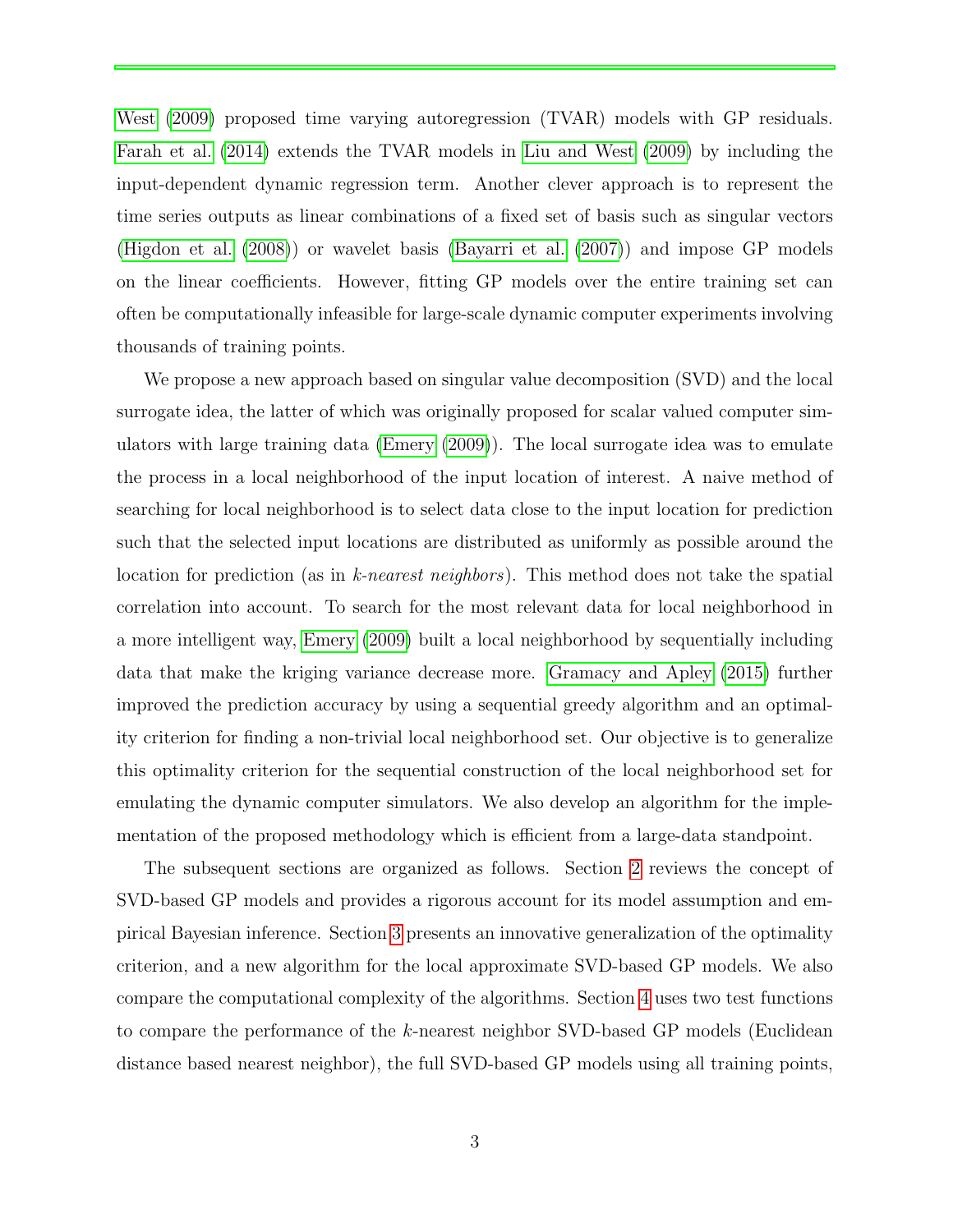and the proposed methodology in terms of prediction accuracy. The proposed method is also applied to the two-delay blowfly (TDB) model which simulates the population growth curve of European red mites. The concluding remarks are provided in Section [5,](#page-19-0) and proofs are given in the Supplementary Materials.

# <span id="page-3-0"></span>2. SVD-based GP Models

[Higdon et al.](#page-24-3) [\(2008\)](#page-24-3) proposed an SVD-based GP model for the calibration of computer simulators with highly multivariate outputs. They used a full Bayesian approach for model fitting which is exceedingly expensive for large-scale computer experiments, particularly in our proposed sequential procedure for fitting local SVD-based GPs. Thus, we first present a brief review of the SVD-based GP models proposed by [Higdon et al.](#page-24-3) [\(2008\)](#page-24-3), and then outline an empirical Bayesian procedure to reduce the computational burden.

#### 2.1. Model Formulation

Consider a computer simulator which takes a q-dimensional quantitative input  $\boldsymbol{x} \in \mathbb{R}^q$ , and returns a time series output  $y(x) \in \mathbb{R}^L$  of length L.

For N training points, let  $\mathbf{X} = [\mathbf{x}_1, \dots, \mathbf{x}_N]^T$  be the  $N \times q$  input matrix and  $\mathbf{Y} =$  $[y(x_1), \ldots, y(x_N)]$  be the  $L \times N$  matrix of time series responses. The SVD on Y gives

$$
\boldsymbol{Y} = \boldsymbol{U}\boldsymbol{D}\boldsymbol{V}^T,
$$

where  $\mathbf{U} = [\mathbf{u}_1, \dots, \mathbf{u}_k]$  is an  $L \times k$  column-orthogonal matrix of left singular vectors, with k being the minimum of N and L,  $D = diag(d_1, \ldots, d_k)$  is a  $k \times k$  diagonal matrix of singular values sorted in decreasing order, and the matrix  $V$  is an  $N \times k$  column-orthogonal matrix of right singular vectors. The SVD-based GP model assumes that, for any  $\boldsymbol{x} \in \mathbb{R}^q$ ,

<span id="page-3-1"></span>
$$
\boldsymbol{y}(\boldsymbol{x}) = \sum_{i=1}^{p} c_i(\boldsymbol{x}) \boldsymbol{b}_i + \boldsymbol{\epsilon},
$$
\n(1)

where the orthogonal basis  $b_i = d_i u_i \in \mathbb{R}^L$ , for  $i = 1, \ldots, p$ , are the first p vectors of U scaled by the corresponding singular values. The coefficients  $c_i$ 's in [\(1\)](#page-3-1) are random functions [\(Rasmussen and Williams](#page-25-4) [\(2006\)](#page-25-4)) assumed to be independent Gaussian processes,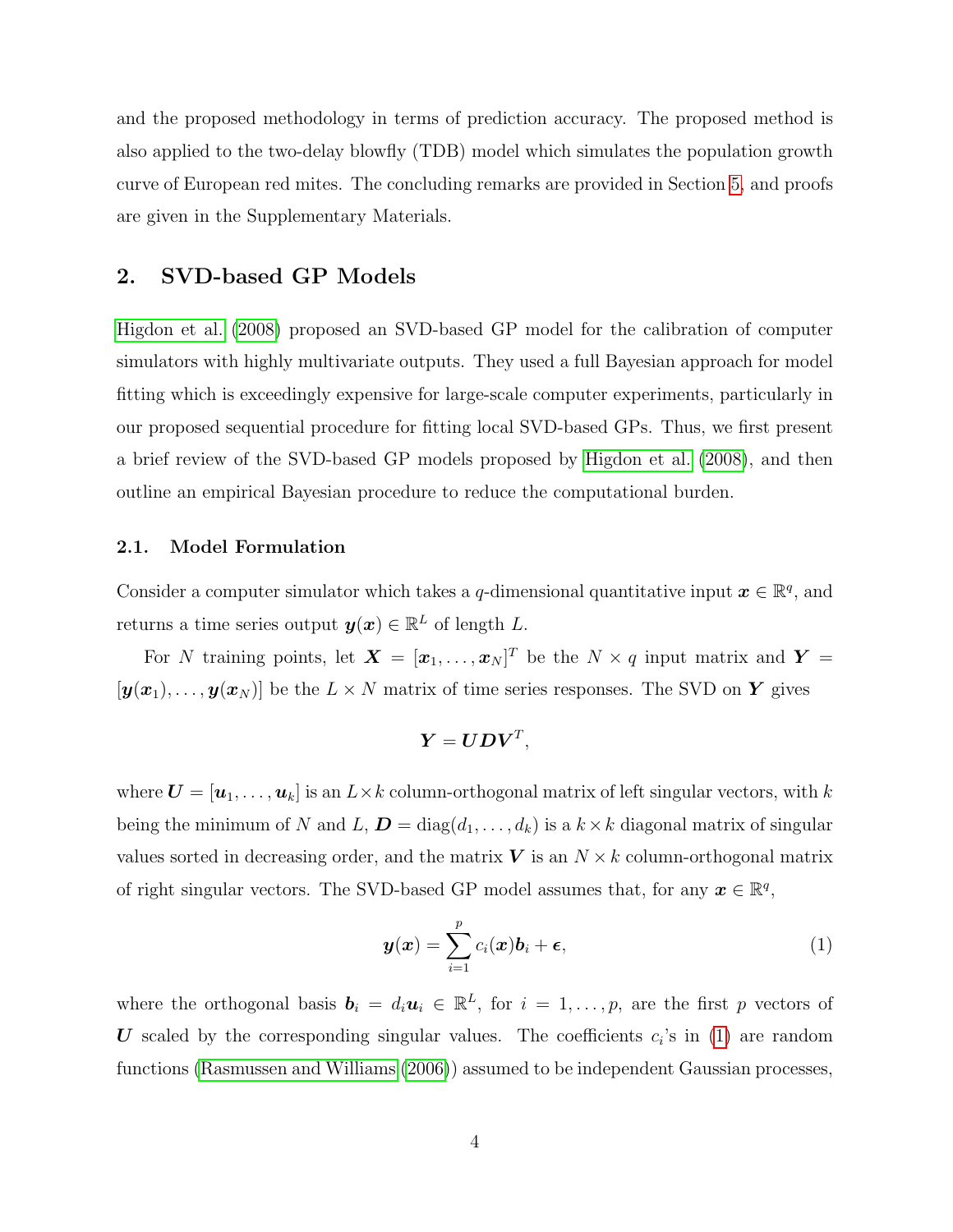i.e.,  $c_i \sim GP(0, \sigma_i^2 K_i(\cdot, \cdot; \theta_i))$  for  $i = 1, \ldots, p$ . We use the popular anisotropic Gaussian correlation,

$$
K(\boldsymbol{x}_1,\boldsymbol{x}_2;\boldsymbol{\theta})=\exp\left\{-\sum_{j=1}^q\theta_j(x_{1j}-x_{2j})^2\right\},\,
$$

for characterizing the spatial correlation structure, however, one can easily use another suitable correlation structure like Matérn or power-exponential (see [Santner et al.](#page-25-1) [\(2003\)](#page-25-1); [Rasmussen and Williams](#page-25-4) [\(2006\)](#page-25-4)). The residual error  $\epsilon$  in [\(1\)](#page-3-1) is assumed to be independent Gaussian white noise, that is,  $\epsilon \sim \mathcal{N}(0, \sigma^2 \mathbf{I}_L)$ . For notational simplicity, we denote  $\mathbf{U}^* =$  $[\bm{u}_1, \ldots, \bm{u}_p], \, \bm{D}^* = \text{diag}(d_1, \ldots, d_p), \, \bm{V}^* = [\bm{v}_1, \ldots, \bm{v}_p] \, \text{ and } \, \bm{B} = [\bm{b}_1, \ldots, \bm{b}_p] = \bm{U}^* \bm{D}^*. \, \text{ The }$ jth entry  $(1 \le j \le N)$  of the N-dimensional vector  $\mathbf{v}_i$   $(1 \le i \le p)$  can also be interpreted as a realization of the Gaussian process model for  $c_i(\boldsymbol{x}_i)$ .

The number of significant singular values,  $p$  in  $(1)$ , is determined empirically by the cumulative percentage criterion

<span id="page-4-0"></span>
$$
p = \min\left\{m : \frac{\sum_{i=1}^{m} d_i}{\sum_{i=1}^{k} d_i} > \gamma\right\},\tag{2}
$$

where  $\gamma$  is a prespecified threshold of explained variation (we used  $\gamma = 0.95$ ).

Similar to [Higdon et al.](#page-24-3) [\(2008\)](#page-24-3), we use Bayesian algorithms for model fitting, however, since a full Bayesian implementation is too time consuming, we follow an empirical Bayesian approach. This is particularly crucial here as the GP models have to be fit several times in the proposed sequential procedure.

#### 2.2. Empirical Bayesian Inference

This section briefly reviews the key components of our model fitting procedure. For all the model parameters, we use the maximum a posteriori (MAP) values as the plug-in estimates. The parameters of interest are  $\sigma^2$  - the error variance, and for  $i = 1, 2, ..., p$ , the process variance  $\sigma_i^2$  and the q-dimensional correlation hyper-parameter  $\theta_i = (\theta_{i1}, \dots, \theta_{iq})$ . Similar to [Gramacy and Apley](#page-24-4) [\(2015\)](#page-24-4), we use inverse Gamma priors for  $\sigma_i^2$  and  $\sigma^2$ , i.e.,

$$
[\sigma_i^2] \sim \text{IG}\left(\frac{\alpha_i}{2}, \frac{\beta_i}{2}\right), i = 1, \dots, p, \qquad [\sigma^2] \sim \text{IG}\left(\frac{\alpha}{2}, \frac{\beta}{2}\right),
$$

and use the Gamma prior for the hyper-parameter  $1/\theta_{ij}$  with the shape parameter  $3/2$  and the scale parameter chosen such that the maximum squared distance among any two points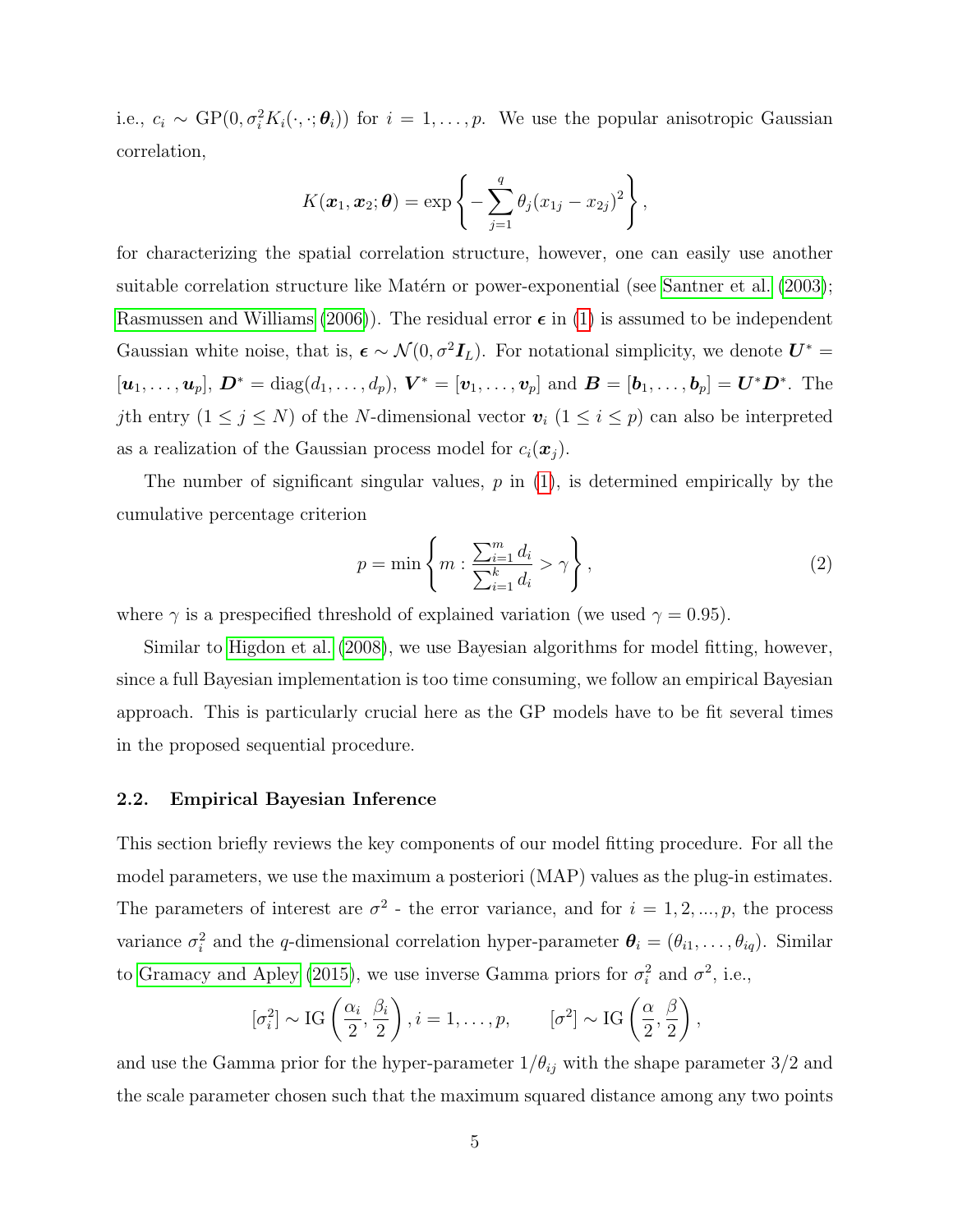of the design matrix lies at the position of 95% quantile [\(Gramacy](#page-24-5) [\(2016\)](#page-24-5)). As a result, the posterior of  $\theta_i$  becomes

<span id="page-5-0"></span>
$$
\pi(\boldsymbol{\theta}_i|\boldsymbol{v}_i) \propto |\boldsymbol{K}_i|^{-\frac{1}{2}} \left(\frac{\beta_i + \psi_i}{2}\right)^{-(\alpha_i + N)/2} \pi(\boldsymbol{\theta}_i), \tag{3}
$$

where  $\pi(\theta_i)$  represents the prior of  $\theta_i$ ,  $K_i$  is the  $N \times N$  correlation matrix on the training set **X** with the  $(j, k)$ <sup>th</sup> entry being  $K(\boldsymbol{x}_j, \boldsymbol{x}_k; \boldsymbol{\theta}_i)$ , for  $j, k = 1, ..., N$ ,

$$
\psi_i = \boldsymbol{v}_i^T \boldsymbol{K}_i^{-1} \boldsymbol{v}_i,
$$

and  $v_i$  is the *i*<sup>th</sup> column of  $V^*$ .

It can also be shown that, for any input  $x_0$ , the conditional distribution of  $c_i(x_0)$ given  $(\boldsymbol{v}_i, \boldsymbol{\theta}_i)$  is independent non-central t distribution with  $N + \alpha_i$  degrees of freedom, for  $i = 1, \ldots, p$ , i.e.,

$$
[c_i(\boldsymbol{x}_0)|\boldsymbol{v}_i,\boldsymbol{\theta}_i] \sim t_{N+\alpha_i}(\hat{c}_i(\boldsymbol{x}_0|\boldsymbol{v}_i,\boldsymbol{\theta}_i),\hat{\sigma}_i^2(\boldsymbol{x}_0|\boldsymbol{v}_i,\boldsymbol{\theta}_i)),
$$

where the location parameter is

<span id="page-5-1"></span>
$$
\hat{c}_i(\boldsymbol{x}_0|\boldsymbol{v}_i,\boldsymbol{\theta}_i)=\boldsymbol{k}_i^T(\boldsymbol{x}_0)\boldsymbol{K}_i^{-1}\boldsymbol{v}_i,
$$

with  $\mathbf{k}_i(\mathbf{x}_0) = [K(\mathbf{x}_0, \mathbf{x}_1; \boldsymbol{\theta}_i), \dots, K(\mathbf{x}_0, \mathbf{x}_N; \boldsymbol{\theta}_i)]^T$ , and the scale parameter is

$$
\hat{\sigma}_i^2(\boldsymbol{x}_0|\boldsymbol{v}_i,\boldsymbol{\theta}_i)=\frac{(\beta_i+\psi_i)\Big(1-\boldsymbol{k}_i^T(\boldsymbol{x}_0)\boldsymbol{K}_i^{-1}\boldsymbol{k}_i(\boldsymbol{x}_0)\Big)}{\alpha_i+N}.
$$

Finally, the posterior distribution of  $\sigma^2$  given Y is

$$
\pi(\sigma^2|\mathbf{Y}) \propto \pi(\mathbf{Y}|\sigma^2)\pi(\sigma^2)
$$
  
=  $(\sigma^2)^{-\frac{NL}{2}} \exp\left\{-\frac{\mathbf{r}^T \mathbf{r}}{2\sigma^2}\right\} (\sigma^2)^{-\frac{\alpha}{2}-1} \exp\left\{-\frac{\beta}{2\sigma^2}\right\}$   
=  $(\sigma^2)^{-\frac{NL}{2}-\frac{\alpha}{2}-1} \exp\left\{-\frac{\mathbf{r}^T \mathbf{r}+\beta}{2\sigma^2}\right\},$  (4)

where  $\pi(\sigma^2)$  is the prior distribution of  $\sigma^2$ , and  $\mathbf{r} = \text{vec}(\mathbf{Y}) - (\mathbf{I}_N \otimes \mathbf{B})\text{vec}(\mathbf{V}^{*T})$ , is the vectorization of residual matrix  $\boldsymbol{Y} - \boldsymbol{B} \boldsymbol{V}^{*T}$ . The notation ⊗ represents the Kronecker product and the operator vec( $\cdot$ ) performs vectorization for a matrix. Thus,  $\lbrack \sigma^2|\mathbf{Y}\rbrack$  follows the inverse Gamma distribution  $IG((NL+\alpha)/2, (r^T r + \beta)/2)$ , and

<span id="page-5-2"></span>
$$
\hat{\sigma}^2 = \underset{\sigma^2}{\text{argmax}} \ \pi(\sigma^2 | \mathbf{Y}) = \frac{1}{NL + \alpha + 2} \left( \mathbf{r}^T \mathbf{r} + \beta \right). \tag{5}
$$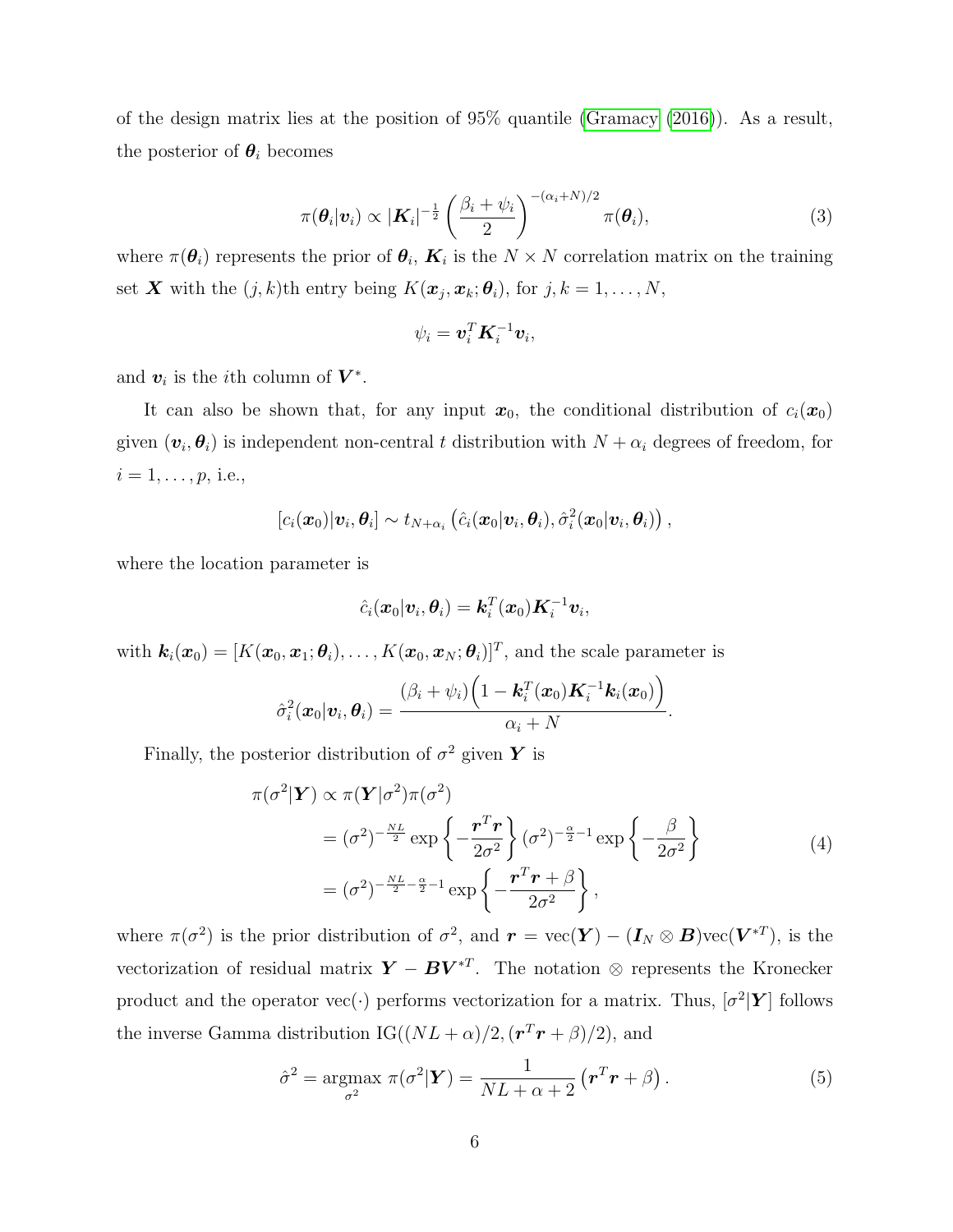The posterior predictive distribution of  $y(x_0)$  is given by

$$
\pi\big(\boldsymbol{y}(\boldsymbol{x}_0)\big|\boldsymbol{V}^*,\boldsymbol{\Theta},\sigma^2\big)\propto \int_{\mathbb{R}^p}\pi\big(\boldsymbol{y}(\boldsymbol{x}_0)\big|\boldsymbol{c}(\boldsymbol{x}_0),\sigma^2\big)\prod_{i=1}^p\pi\big(c_i(\boldsymbol{x}_0)\big|\boldsymbol{v}_i,\boldsymbol{\theta}_i\big)\prod_{i=1}^pdc_i(\boldsymbol{x}_0),
$$

where  $\mathbf{\Theta} = {\theta_1, \ldots, \theta_p}$ , and  $\mathbf{c}(\mathbf{x}_0) = (c_1(\mathbf{x}_0), ..., c_p(\mathbf{x}_0))$ . For a reasonably large value of N, a normal approximation can be imposed on the non-central  $t_{N+\alpha_i}$  distribution of  $[c_i(\boldsymbol{x}_0)|\boldsymbol{v}_i,\boldsymbol{\theta}_i],$  i.e.,

<span id="page-6-0"></span>
$$
\pi\big(c_i(\boldsymbol{x}_0)|\boldsymbol{v}_i,\boldsymbol{\theta}_i\big)\approx\mathcal{N}\big(\hat{c}_i(\boldsymbol{x}_0|\boldsymbol{v}_i,\boldsymbol{\theta}_i),\hat{\sigma}_i^2(\boldsymbol{x}_0|\boldsymbol{v}_i,\boldsymbol{\theta}_i)\big)\,.
$$

Furthermore, the results from Section 14.2 of [Gelman et al.](#page-23-4) [\(2014\)](#page-23-4) can be summarized into Lemma 1 for further simplification of the predictive distribution of  $y(x_0)$ .

**Lemma 1** Suppose  $[\mathbf{y}|\boldsymbol{\beta}, \sigma^2] \sim \mathcal{N}(\mathbf{X}\boldsymbol{\beta}, \sigma^2 \mathbf{I}_n)$  and  $[\boldsymbol{\beta}] \sim \mathcal{N}(\mathbf{b}, \mathbf{V})$ , where  $\mathbf{y} \in \mathbb{R}^n$ ,  $\boldsymbol{\beta}, \mathbf{b} \in \mathbb{R}^n$  $\mathbb{R}^m$ , **X** is an  $n \times m$  matrix, and **V** is an  $m \times m$  positive definite covariance matrix. Then,  $[\boldsymbol{y}|\sigma^2] \sim \mathcal{N}(\boldsymbol{X}\boldsymbol{b},\boldsymbol{X}\boldsymbol{V}\boldsymbol{X}^T + \sigma^2 \boldsymbol{I}_n).$ 

Combining [\(1\)](#page-3-1) and [\(6\)](#page-6-0) with Lemma 1, we get

$$
\pi(\boldsymbol{y}(\boldsymbol{x}_0)|\boldsymbol{V}^*,\boldsymbol{\Theta},\sigma^2) \approx \mathcal{N}\big(\boldsymbol{B}\hat{\boldsymbol{c}}(\boldsymbol{x}_0|\boldsymbol{V}^*,\boldsymbol{\Theta}),\boldsymbol{B}\boldsymbol{\Lambda}(\boldsymbol{V}^*,\boldsymbol{\Theta})\boldsymbol{B}^T+\sigma^2\boldsymbol{I}_L\big),
$$
\n(7)

 $\text{where }\hat{\bm{c}}(\bm{x}_0|\bm{V}^*,\bm{\Theta})=[\hat{c}_1(\bm{x}_0|\bm{v}_1,\bm{\theta}_1),\ldots,\hat{c}_p(\bm{x}_0|\bm{v}_p,\bm{\theta}_p)]^T,\text{and }\bm{\Lambda}(\bm{V}^*,\bm{\Theta})=\text{diag}\big(\hat{\sigma}_1^2(\bm{x}_0|\bm{v}_1,\bm{\theta}_1),$  $\ldots, \hat{\sigma}_p^2(\bm{x}_0|\bm{v}_p, \bm{\theta}_p)$ . The parameters  $\bm{\Theta}$  and  $\sigma^2$  cannot be integrated out analytically, and [Kennedy and O'Hagan](#page-24-1) [\(2001\)](#page-24-1) suggested using the MAP estimator into the predictive distribution. Following their paradigm, we plug  $\hat{\sigma}^2$  and

<span id="page-6-3"></span><span id="page-6-2"></span><span id="page-6-1"></span>
$$
\hat{\theta}_i = \underset{\theta_i}{\operatorname{argmax}} \ \pi(\theta_i | \boldsymbol{v}_i), \quad i = 1, \dots, p,
$$
\n(8)

into [\(7\)](#page-6-1) to obtain the approximate predictive distribution

$$
\pi(\boldsymbol{y}(\boldsymbol{x}_0)|\boldsymbol{Y}) \approx \pi(\boldsymbol{y}(\boldsymbol{x}_0)|\boldsymbol{V}^*,\hat{\sigma}^2,\hat{\boldsymbol{\Theta}}) \approx \mathcal{N}\big(\boldsymbol{B}\hat{\boldsymbol{c}}(\boldsymbol{x}_0|\boldsymbol{V}^*,\hat{\boldsymbol{\Theta}}),\boldsymbol{B}\boldsymbol{\Lambda}(\boldsymbol{V}^*,\hat{\boldsymbol{\Theta}})\boldsymbol{B}^T+\hat{\sigma}^2\boldsymbol{I}_L\big).
$$
 (9)

where  $\pi(\theta_i|\mathbf{v}_i)$  and  $\pi(\sigma^2|\mathbf{Y})$  are given by [\(3\)](#page-5-0) and [\(4\)](#page-5-1), respectively. As a result, with the data X and Y, the pre-specified hyperparameters  $\alpha$  and  $\beta$ , as well as the threshold  $\gamma$ in [\(2\)](#page-4-0), the SVD-based GP model fitting via Bayesian procedure provides the approximate predictive distribution in [\(9\)](#page-6-2) with the plug-in estimates of  $\hat{\sigma}^2$  in [\(5\)](#page-5-2) and  $\hat{\theta}_i$ 's in [\(8\)](#page-6-3). It shall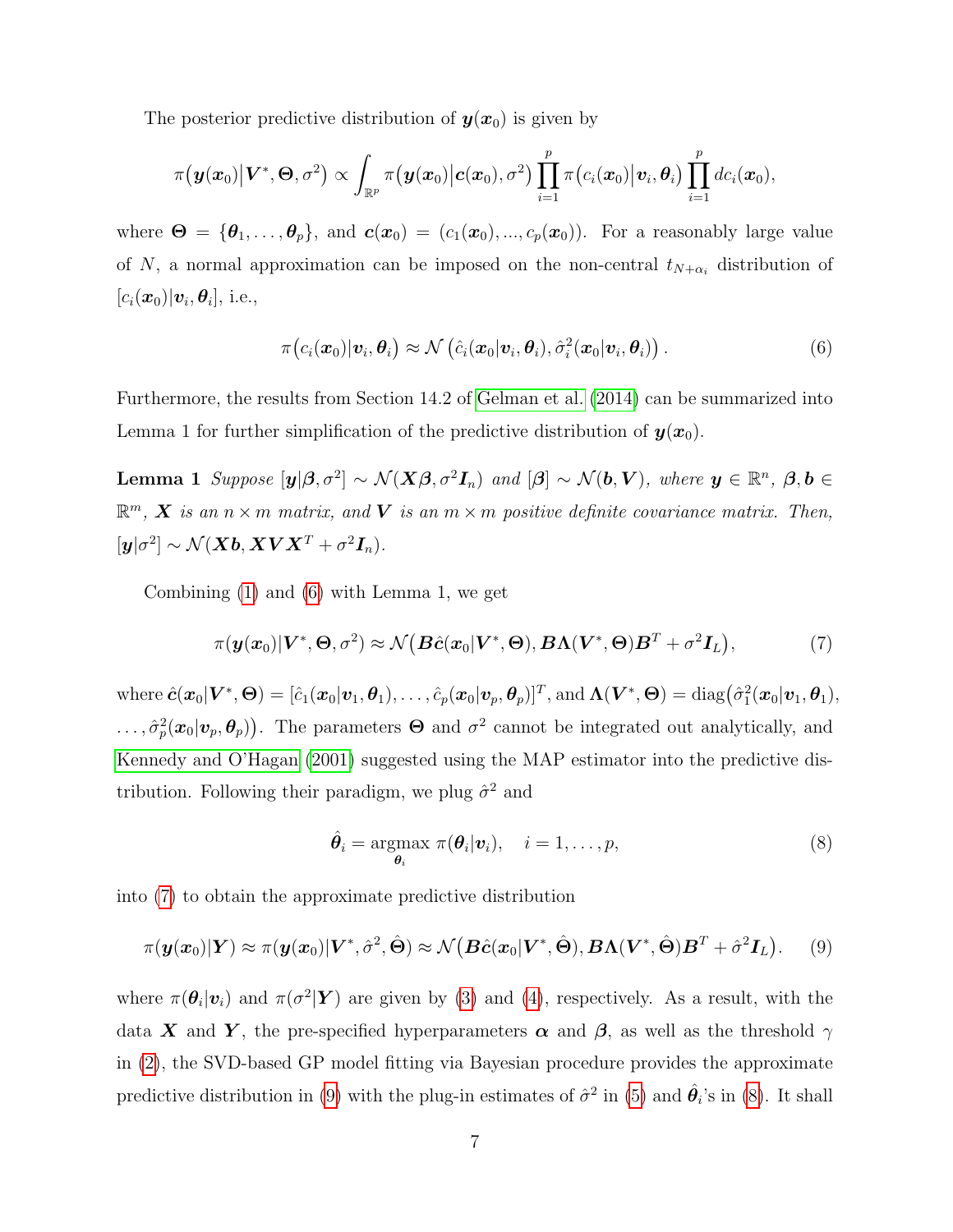be noted that, the MAP estimator of  $\theta_i$ 's can be shown to be robust [\(Gu et al., 2017\)](#page-24-6). Algorithm 1 of the supplementary material summarizes the important steps in estimating the necessary parameters of the posterior predictive distribution [\(9\)](#page-6-2) for a full SVD-based GP model.

Fitting the *i*th GP model ( $1 \leq i \leq p$ ) to N training data points involves numerous evaluations of the posterior [\(3\)](#page-5-0), and the computation of  $\mathbf{K}_i^{-1}$  and  $|\mathbf{K}_i|$  requires  $O(N^3)$ floating point operations (flops), which can quickly become infeasible even for moderately large N. Thus, we propose to use a localized SVD-based GP model that aims to achieve the same prediction accuracy at a substantially less computational cost.

### <span id="page-7-0"></span>3. Local SVD-based GP Model

The main idea is to use a small subset of  $n \ll N$ ) points instead of the entire training set of N points for approximating the predicted response at an arbitrary  $x_0$  in the input space. Let X be the training set of N points, and  $\mathbf{X}^{(n)}(\bm{x}_0)$  or  $\mathbf{X}^{(n)}$  (in short) denote the desired subset of  $X$  which defines the *n*-point neighborhood of  $x_0$  contained in  $X$ . In this section, we discuss two methods of constructing this neighborhood set  $X^{(n)}$ .

The first one, called as the *naive* approach, assumes the elements of the neighborhood set  $\mathbf{X}^{(n)}$  by finding n nearest neighbors of  $x_0$  in  $\mathbf{X}$  as per the Euclidean distance in the k-nearest neighbor method. The emulator obtained via fitting an SVD-based GP model (as described in Section [2\)](#page-3-0) to this local set of points is referred to as  $k$ -nearest neighbor SVD-based GP model (in short, knnsvdGP). Though, knnsvdGP is computationally much cheaper than the full SVD-based GP model (referred to as svdGP) trained on N points, its prediction accuracy may not be satisfactory.

The second method (main focus of this paper) finds the neighborhood set  $\mathbf{X}^{(n)}(\mathbf{x}_0)$ (for every  $x_0$ ) using a greedy approach. [Gramacy and Apley](#page-24-4) [\(2015\)](#page-24-4) developed a greedy sequential algorithm for constructing a neighborhood set for a scalar-valued simulator. In this paper, we propose a generalization of this algorithm for dynamic computer simulators. For every test point, the generalized greedy algorithm finds a local set of points in the training set to build an SVD-based GP model. Such model is referred to as the local approximate SVD-based GP model (in short, lasvdGP).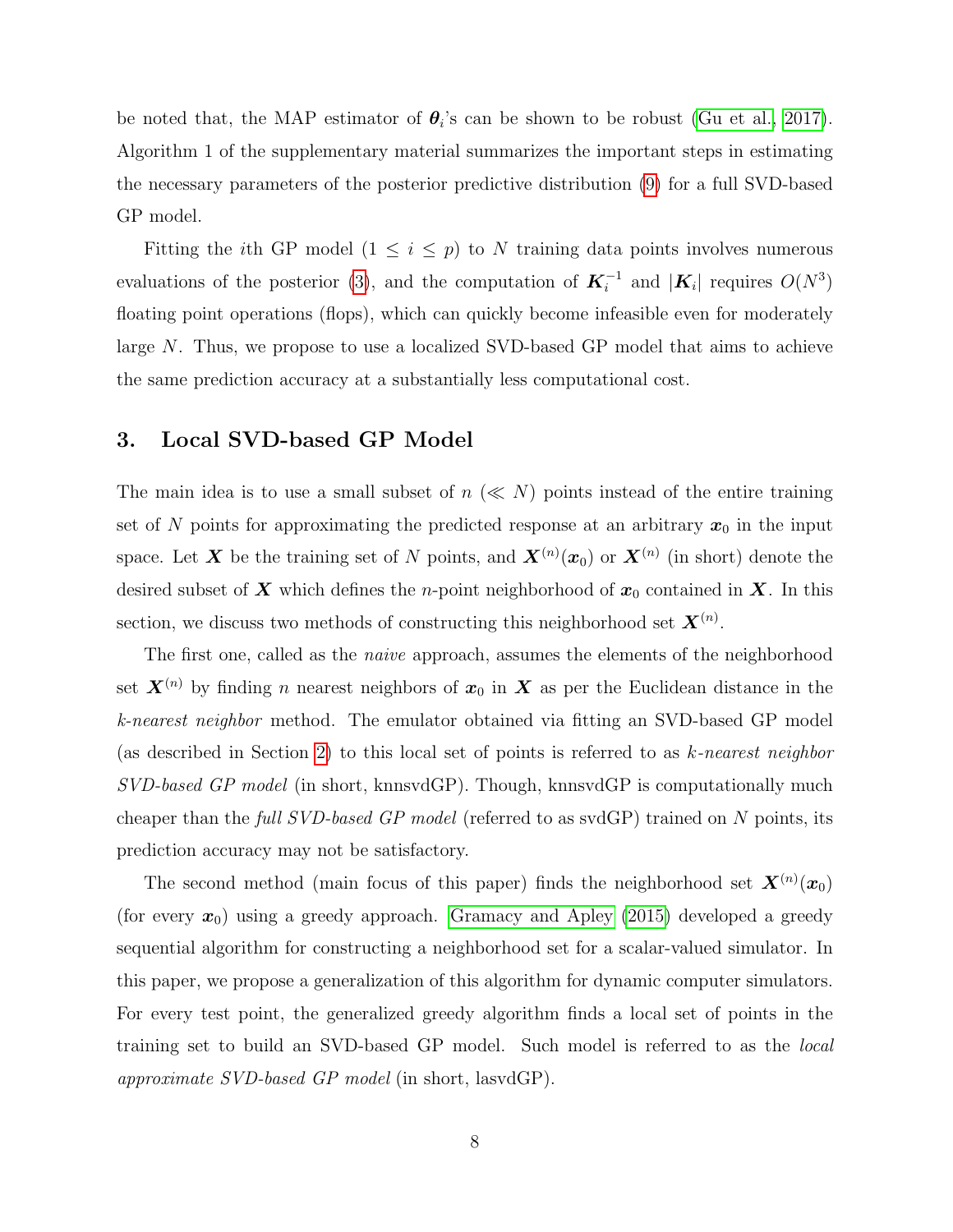#### 3.1. Local Approximate SVD-based GP Model

For every given  $x_0$  in the input space, the proposed approach starts with finding a smaller neighborhood set  $\bm{X}^{(n_0)}(\bm{x}_0),$  which consists of  $n_0$  (< n) nearest neighbors of  $\bm{x}_0$  in  $\bm{X}$ (with respect to the Euclidean distance). This step is the same as in knnsvdGP with  $n$ replaced by  $n_0$ . The remaining  $n - n_0$  neighborhood points are chosen sequentially one at-a-time by optimizing a merit-based criterion over the input space. The prime objective is to reduce the overall prediction error. The key steps of the proposed lasvdGP approach is summarized in Algorithm 2 of the supplementary material.

Let k denote the current number of points in the neighborhood set,  $\mathbf{X}^{(k)}$  and  $\mathbf{X}\backslash\mathbf{X}^{(k)}$ be the sets of selected and unselected (remaining) training points, respectively, and  $\hat{\Theta}^{(k)}$  =  $\{\hat{\bm{\theta}}_1^{(k)}$  $\{\hat{\theta}_p^{(k)},\ldots,\hat{\theta}_p^{(k)}\}$  be the estimated correlation parameters using  $\mathbf{X}^{(k)}$  and  $\mathbf{Y}(\mathbf{X}^{(k)})$ . Then the next follow-up point in the neighborhood set is chosen as

<span id="page-8-1"></span><span id="page-8-0"></span>
$$
\boldsymbol{x}_{k+1}^* = \operatornamewithlimits{argmin}_{\boldsymbol{x} \in \boldsymbol{X} \setminus \boldsymbol{X}^{(k)}} J(\boldsymbol{x}_0, \boldsymbol{x}),
$$

where

$$
J(\boldsymbol{x}_0, \boldsymbol{x}) = \mathrm{E}\bigg\{\mathrm{E}\Big[\big\|\boldsymbol{y}(\boldsymbol{x}_0) - \hat{\boldsymbol{y}}(\boldsymbol{x}_0|\boldsymbol{c}(\boldsymbol{x}), \boldsymbol{V}^{*(k)}, \hat{\boldsymbol{\Theta}}^{(k)})\big\|^2 \Big|\boldsymbol{c}(\boldsymbol{x}), \boldsymbol{V}^{*(k)}, \hat{\boldsymbol{\Theta}}^{(k)}, (\hat{\sigma}^{(k)})^2\Big]\bigg|\boldsymbol{V}^{*(k)}, \hat{\boldsymbol{\Theta}}^{(k)}, (\hat{\sigma}^{(k)})^2\bigg\},\tag{10}
$$

with

$$
\hat{\bm{y}}(\bm{x}_0|\bm{c}(\bm{x}),\bm{V}^{*(k)},\hat{\bm{\Theta}}^{(k)}) = \mathrm{E}\left[\bm{y}(\bm{x}_0)\Big|\bm{c}(\bm{x}),\bm{V}^{*(k)},\hat{\bm{\Theta}}^{(k)},(\hat{\sigma}^{(k)})^2\right] \n= \bm{B}^{(k)}\hat{\bm{c}}(\bm{x}_0|\bm{c}(\bm{x}),\bm{V}^{*(k)},\hat{\bm{\Theta}}^{(k)}),
$$
\n(11)

where  $\mathbf{B}^{(k)}$  and  $\mathbf{V}^{*(k)}$  are the matrices of basis vectors and the right singular vectors,  $p_k$ is the number of bases selected in this iteration, and  $\mathbf{c}(\mathbf{x}) = [c_1(\mathbf{x}), \dots, c_{p_k}(\mathbf{x})]^T$  with  $c_i \sim$  $\mathrm{GP}(0, \sigma^2_i K(\cdot, \cdot; \boldsymbol{\theta}_i^{(k)}$ (k)). The predictive mean vector of coefficients  $\hat{c}(x_0|c(x), V^{*(k)}, \hat{\Theta}^{(k)})$  is calculated in the exact same way as  $(7)$  except  $[(\boldsymbol{V}^{*(k)})^T, \boldsymbol{c}(\boldsymbol{x})]^T$  and  $\boldsymbol{\Theta}^{(k)}$  are used in place of  $V^*$  and  $\Theta$ , respectively.

This J-criterion is a generalization of the active learning Cohn (ALC) criterion [\(Cohn](#page-23-5) [et al.](#page-23-5) [\(1996\)](#page-23-5)[;Cohn](#page-23-6) [\(1996\)](#page-23-6)[;Gramacy and Apley](#page-24-4) [\(2015\)](#page-24-4))

$$
\int_{\boldsymbol{x}} \Big[ \int_{y} \big( \hat{y}(\boldsymbol{x}) - y(\boldsymbol{x}) \big)^2 dP(y|\boldsymbol{x}) \Big] dP(\boldsymbol{x}),
$$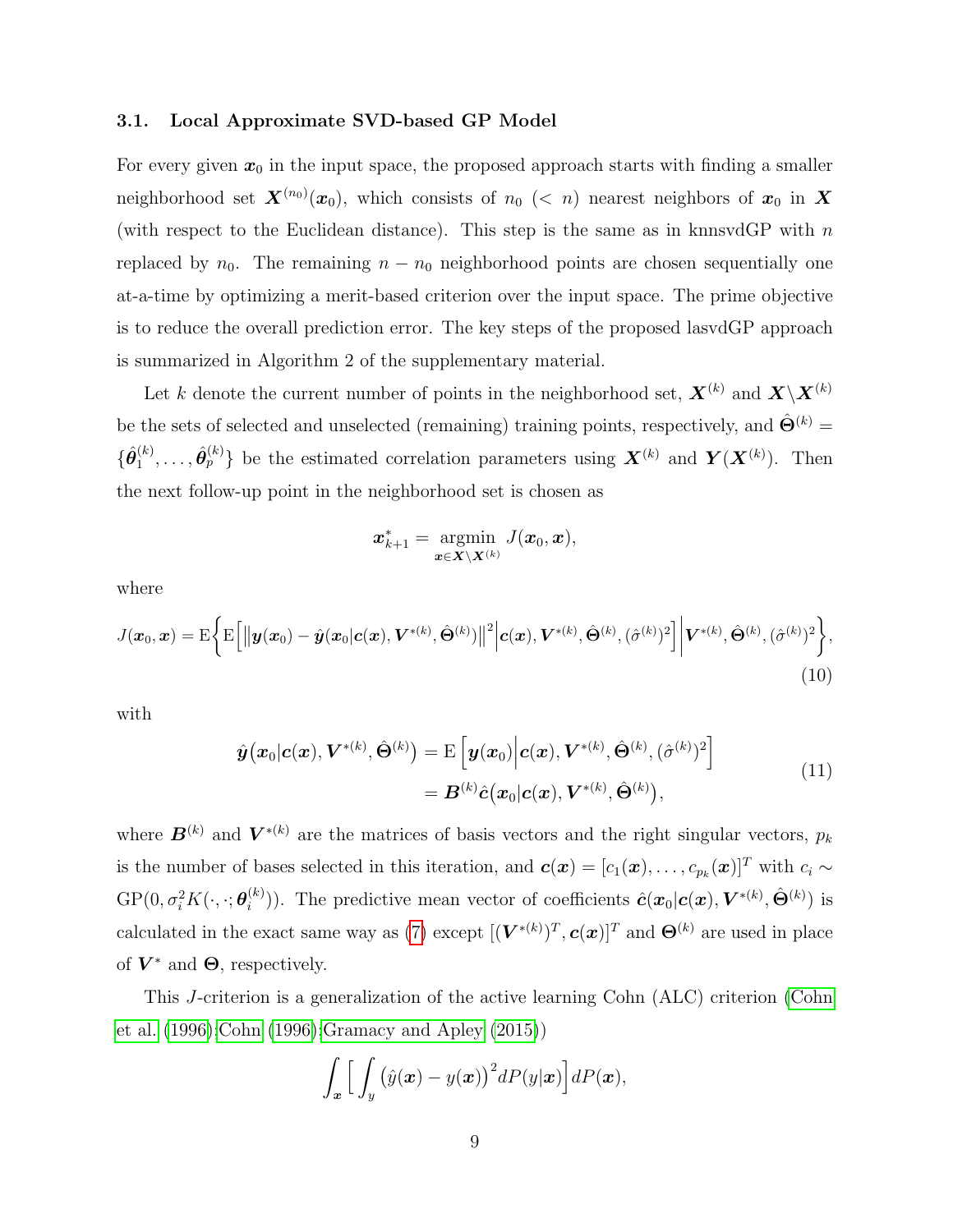where  $y(x)$  and  $\hat{y}(x)$  are the observed and predicted scalar-valued outputs, respectively, at input  $x, P(y|x)$  is the approximate predictive distribution, and the marginal distribution  $P(x)$  is uniform. For dynamic computer simulators, we use  $L_2$  norm discrepancy instead of the squared error.

The closed form expression for  $J(\mathbf{x}_0, \mathbf{x})$  can be derived by taking the outer expectation in [\(10\)](#page-8-0) with respect to the approximate posterior distribution in [\(7\)](#page-6-1) and substituting  $(V^{*(k)},$  $\hat{\Theta}^{(k)}$ ,  $(\hat{\sigma}^{(k)})^2$  for  $(\mathbf{V}^*, \Theta, \sigma^2)$ . Similarly, the expectation in [\(11\)](#page-8-1) is computed with respect to [\(7\)](#page-6-1), and by substituting  $([(\boldsymbol{V}^{*(k)})^T, \boldsymbol{c}(\boldsymbol{x})]^T, \hat{\boldsymbol{\Theta}}^{(k)}, (\hat{\sigma}^{(k)})^2)$  for  $(\boldsymbol{V}^*, \boldsymbol{\Theta}, \sigma^2)$ . Proposition [1](#page-9-0) states the closed form expression of  $J(\mathbf{x}_0, \mathbf{x})$ , and the proof is shown in the Appendix A of the supplementary materials.

<span id="page-9-0"></span>**Proposition 1** Suppose the expectations in  $(10)$  and  $(11)$  are taken with respect to the approximate predictive distribution [\(7\)](#page-6-1). Then, for any  $\mathbf{x} \in \mathbf{X} \setminus \mathbf{X}^{(k)}$ 

$$
J(\boldsymbol{x}_0, \boldsymbol{x}) = (\hat{\sigma}^{(k)})^2 L + \sum_{i=1}^{p_k} (d_i^{(k)})^2 \hat{\sigma}_i^2(\boldsymbol{x}_0 | \boldsymbol{x}, \boldsymbol{v}_i^{(k)}, \hat{\boldsymbol{\theta}}_i^{(k)}),
$$

where  $d_i^{(k)}$  $i^{(k)}_i$  is the ith largest singular value of  $\boldsymbol{Y}^{(k)}$ ,

$$
\hat{\sigma}_i^2(\mathbf{x}_0|\mathbf{x}, \mathbf{v}_i^{(k)}, \hat{\theta}_i^{(k)}) = \frac{\rho_i^{(k)}(\mathbf{x}_0, \mathbf{x})}{\alpha_i + k} (\beta_i + \frac{\alpha_i + k}{\alpha_i + k - 1} \psi_i^{(k)}),
$$
\n
$$
\rho_i^{(k)}(\mathbf{x}_0, \mathbf{x}) = 1 - \tilde{\mathbf{k}}_i(\mathbf{x}_0, \mathbf{x})^T \tilde{\mathbf{K}}_i^{-1}(\mathbf{x}) \tilde{\mathbf{k}}_i(\mathbf{x}_0, \mathbf{x}),
$$
\n
$$
\psi_i^{(k)} = (\mathbf{v}_i^{(k)})^T (\mathbf{K}_i^{(k)})^{-1} \mathbf{v}_i^{(k)},
$$
\n
$$
\tilde{\mathbf{k}}_i(\mathbf{x}_0, \mathbf{x}) = [K(\mathbf{x}_0, \mathbf{x}_1^{(k)}; \hat{\theta}_i^{(k)}), \dots, K(\mathbf{x}_0, \mathbf{x}_k^{(k)}; \hat{\theta}_i^{(k)}), K(\mathbf{x}_0, \mathbf{x}; \hat{\theta}_i^{(k)})]^T,
$$
\n
$$
\tilde{\mathbf{K}}_i(\mathbf{x}) = \begin{bmatrix} \mathbf{K}_i^{(k)} & \mathbf{k}_i^{(k)}(\mathbf{x}) \\ \mathbf{k}_i^{(k)}(\mathbf{x})^T & 1 \end{bmatrix},
$$

with  $\boldsymbol{v}_i^{(k)}$  $\mathbf{z}_i^{(k)}$  being the ith column of  $\mathbf{V}^{*(k)}$ , for  $i=1,\ldots,p_k,$   $\boldsymbol{x}_j^{(k)}$  $j^{(k)}_j$  being the jth point of  $\boldsymbol{X}^{(k)}$ for  $j=1,\ldots,k, \; \boldsymbol{K}_i^{(k)}$  $\mathbf{z}_i^{(k)}$  being a  $k \times k$  matrix with  $K(\boldsymbol{x}_j^{(k)})$  $\left(\begin{smallmatrix} k \ j \end{smallmatrix}\right), \boldsymbol{x}_l^{(k)}$  $\overset{(k)}{\ell}; \hat{\bm{\theta}}_i^{(k)}$  $i^{(k)}$ ), as the  $(j, l)$ th entry, and  $k_i^{(k)}$  $\boldsymbol{u}_i^{(k)}(\boldsymbol{x}) = [K(\boldsymbol{x}, \boldsymbol{x}_1^{(k)})$  $\overset{(k)}{1}; \hat{\bm{\theta}}_i^{(k)}$  $\bm{h}_i^{(k)}), \dots, K(\bm{x}, \bm{x}_k^{(k)})$  $_{k}^{(k)};\hat{\bm{\theta}}_{i}^{(k)}$  $\binom{k}{i}$ ]<sup>T</sup>.

As  $(\hat{\sigma}^{(k)})^2 L$  is a constant with respect to  $x$ , finding  $x_{k+1}^*$ , by minimizing the *J*-criterion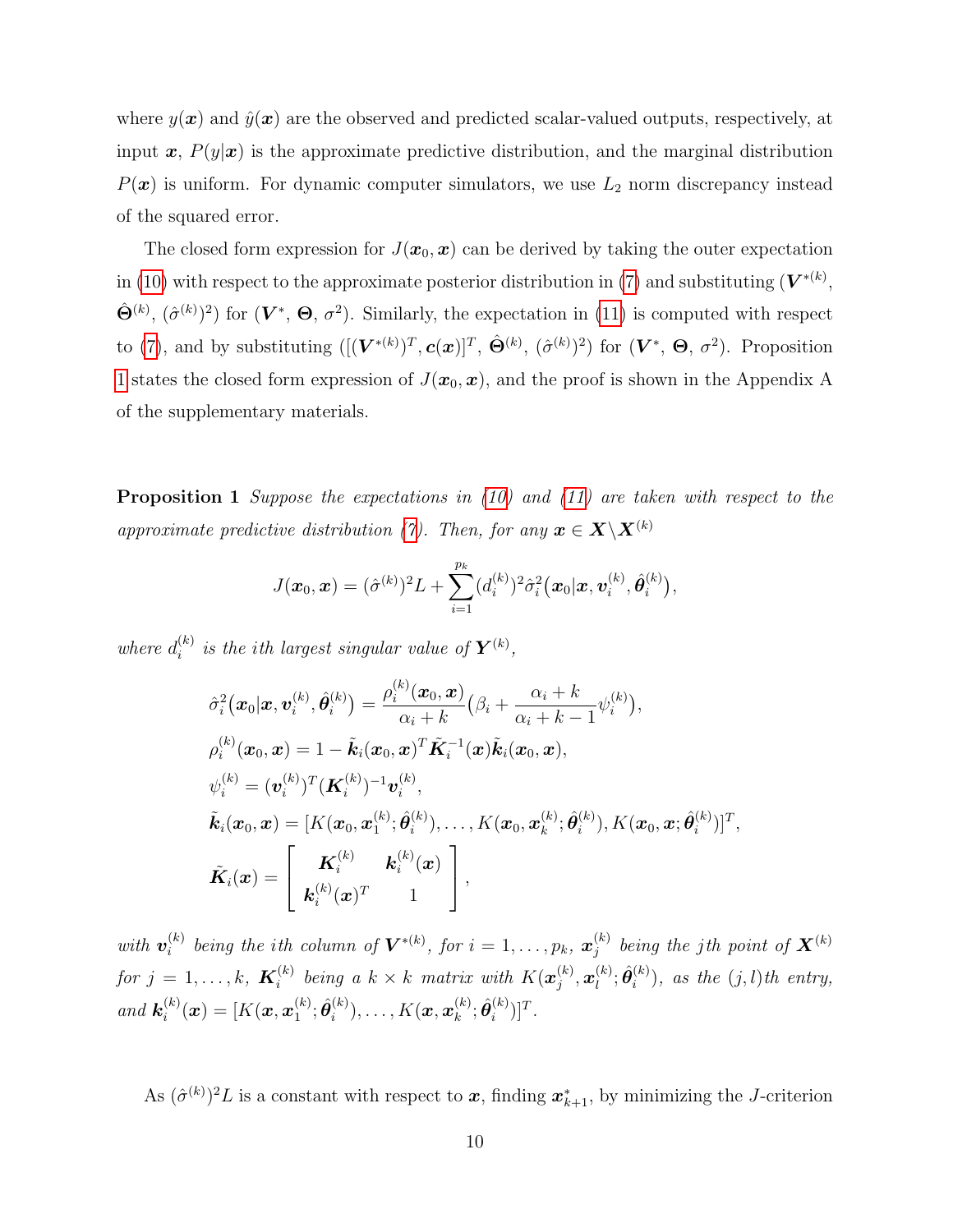in Proposition [1,](#page-9-0) is equivalent to obtaining

<span id="page-10-0"></span>
$$
\boldsymbol{x}_{k+1}^{*} = \underset{\boldsymbol{x} \in \mathbf{X} \setminus \mathbf{X}^{(k)}}{\text{argmin}} \Big[ \sum_{i=1}^{p_k} (d_i^{(k)})^2 \hat{\sigma}_i^2(\boldsymbol{x}_0 | \boldsymbol{x}, \boldsymbol{v}_i^{(k)}, \hat{\boldsymbol{\theta}}_i^{(k)}) \Big]. \tag{12}
$$

Note that the simplified design criterion in [\(12\)](#page-10-0) turns out to be the weighted sum of the predictive variance of the singular vector coefficients, where the weights are  $(d_i^{(k)})$  $\binom{k}{i}^2$  which represents the total variation explained by the ith singular vector basis. Therefore, the chosen follow-up point  $x_{k+1}^*$  minimizes the expected  $L_2$  prediction error at  $x_0$  evaluated at stage k.

As compared to knnsvdGP, the proposed algorithm, lasvdGP, requires many more GP model fitting steps, which increase the computational cost, however, it is still substantially faster than the svdGP implementation. The matrix inverse updating procedure employed in [Hager](#page-24-7) [\(1989\)](#page-24-7) (also used in [Gramacy and Apley](#page-24-4) [\(2015\)](#page-24-4)) can be used to achieve further time saving from  $O(k^3)$  to  $O(k^2)$  in evaluating  $J(\bm{x}_0, \bm{x})$  of Proposition 1 for each  $\bm{x} \in \mathbf{X} \backslash \mathbf{X}^{(k)}$ , where  $k = n_0, \ldots, n-1$ , is the number of neighborhood points in the current neighborhood set  $\mathbf{X}^{(k)}$ . This is because, the evaluation of the J-criterion requires inverting  $(k+1)\times(k+1)$ correlation matrices  $\{\tilde{\bm{K}}_i(\bm{x})\}_{i=1}^p$ , and applying the matrix inverse update, we have

$$
\tilde{\boldsymbol{K}}_i(\boldsymbol{x})^{-1} = \left[ \begin{array}{cc} (\boldsymbol{K}^{(k)}_i)^{-1} + \boldsymbol{g}_i \boldsymbol{g}_i^T \phi_i & \boldsymbol{g}_i \\ \boldsymbol{g}_i^T & \phi_i^{-1} \end{array} \right],
$$

where  $\bm{g}_i = -(\bm{K}_i^{(k)}$  $\bm{h}_i^{(k)})^{-1}\bm{k}_i^{(k)}$  $\hat{p}_{i}^{(k)}(\boldsymbol{x})/\phi_{i}$  and  $\phi_{i} = 1 - \boldsymbol{k}_{i}^{(k)}$  $\bm{u}_i^{(k)}(\bm{x})^T(\bm{K}_i^{(k)})$  $\bm{h}_i^{(k)})^{-1}\bm{k}_i^{(k)}$  $i^{(\kappa)}(x)$ . Thus, the computation of  $\tilde{K}_i(x)^{-1}$  attributes to computing both  $(K_i^{(k)})$  $\mathbf{g}_i^{(k)}$  $^{-1}$  and  $\mathbf{g}_i$ , the former of which has been calculated and stored in the process of estimating range parameters and thus no additional computing time is required for evaluating  $(K_i^{(k)})$  $\binom{k}{i}$ <sup>-1</sup> in the *J*-criterion. On the other hand, the evaluation of  $\mathbf{k}_i^{(k)}$  $i^{(k)}(x)$  in  $g_i$  requires  $O(k)$  time, and the complexity of the matrix multiplication  $(K_i^{(k)}$  $\bm{h}_i^{(k)})^{-1}\bm{k}_i^{(k)}$  $i^{(k)}(x)$  is  $O(k^2)$ . Note that the anticipated boost in the prediction accuracy at the cost of a small increase in the computational cost is perhaps worth it. The computational complexities of the two methods knnsvdGP and lasvdGP are more extensively discussed in Section [3.2.](#page-11-0)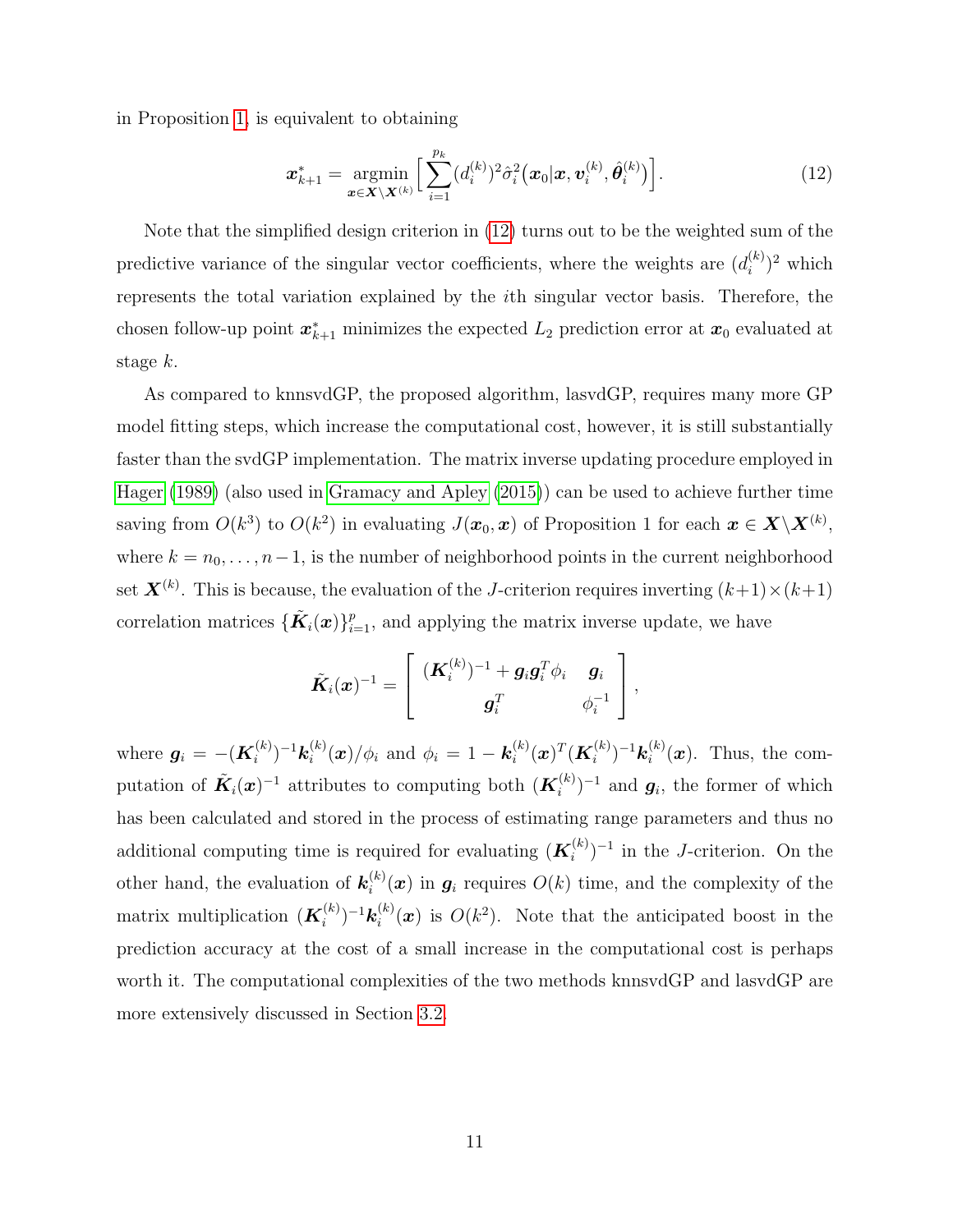#### <span id="page-11-0"></span>3.2. Computational Complexity

In this section, we discuss the computational complexity of (1) full SVD-based GP model (svdGP), (2) k-nearest neighbor SVD-based GP model (knnsvdGP), and (3) local approximate SVD-based GP model (lasvdGP). For this comparison, let  $X$  contain N training points,  $X^*$  consist of M test points, L be the length of time series response, each neighborhood set in knnsvdGP and lasvdGP consists of n training points, and  $N > L > n$  (assuming N is large). Furthermore, we only compute the diagonal entries of the predictive covariance matrix of  $y(x_0)$ , i.e., the marginal predictive variances, for each  $x_0 \in X^*$ .

(1) svdGP: A single call of the empirical Bayesian inference for SVD-based GP model on the full training data requires  $O(N^3)$  floating point operations (flops). Since we assume  $N > L$ , the estimation of  $\Theta$  is the dominant part of the empirical Bayesian inference computation, which requires  $O(N^3)$  flops. The complexity of the prediction step is  $O(M(N^2+L)) = O(MN^2)$ , and thus, the total cost of svdGP is  $O(N^2 \max\{M, N\})$ .

(2) knnsvdGP: For each  $x_0 \in X^*$ , the neighborhood set construction needs  $O(nN)$ flops, and one call of singular value decomposition takes  $O(nL \min\{n, L\})$  flops [\(Gentle](#page-23-7) [\(2007\)](#page-23-7)), which is  $O(n^2L)$  since  $n < L$  is assumed. The estimation of  $\hat{\sigma}^2$  and  $\hat{\Theta}$  based on *n* neighborhood points requires  $O(nL)$  and  $O(n^3)$  flops, respectively. That is, the cost of the empirical Bayesian inference for SVD-based GP models based on  $n$  neighborhood points is  $O(n^2L + nL + n^3) = O(n^2L)$ . Furthermore, the computational complexity of the prediction step is  $O(n^2 + L)$ . Consequently, the total cost of knnsvdGP algorithm is  $O(Mn \max\{nL, N\}).$ 

(3) lasvdGP: The cost of empirical Bayesian inference for SVD-based GP models based on k neighborhood points is  $O(k^2L)$ , as in knnsvdGP,  $n_0 \leq k \leq n$ . Optimization of the J-criterion costs  $O(k^2N)$  (as per the quick update formula by [Gramacy and Apley](#page-24-4) [\(2015\)](#page-24-4)). Thus the cost of building a local approximate SVD-based GP model at the k-th iteration is  $O(k^2N)$ ,  $k = n_0, ..., n-1$ , and thus the entire process of fitting a local approximate SVD-based GP model requires  $\sum_{k=n_0}^{n-1} O(k^2N) = O(n^3N)$  flops. Note that the prediction cost in lasvdGP is not significant compared to the neighborhood selection and inference of the GP models. As a result, the total cost of this algorithm is  $O(n^3NM)$ .

Table [1](#page-12-0) summarizes the computational complexity of the three methods.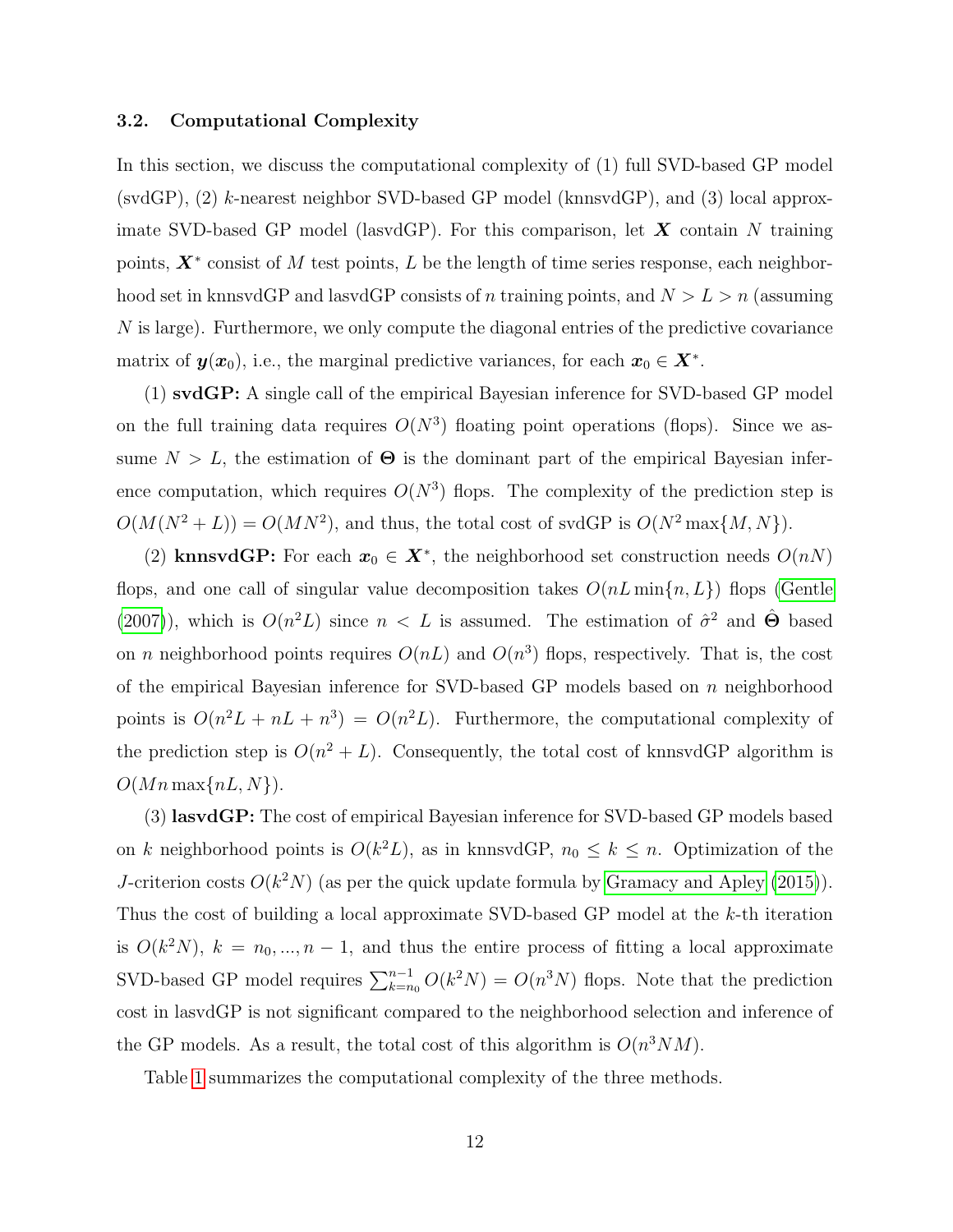<span id="page-12-0"></span>

|        |       | $\approx$ 1. The computational cost of noting $\alpha_1$ models under the time met |         |  |
|--------|-------|------------------------------------------------------------------------------------|---------|--|
| Method | svdGP | kmnsvdGP                                                                           | lasvdGP |  |
| Cost   |       | $O(N^2 \max\{M,N\})$ $O(Mn \max\{nL,N\})$ $O(n^3 NM)$                              |         |  |

Table 1: The computational cost of fitting GP models under the three methods.

It is easy to see that lasvdGP is computationally more expensive than knnsvdGP, however, the gain in the prediction accuracy is perhaps worth more. Assuming  $M = O(N)$ , it is also straightforward to notice that knnsvdGP and lasvdGP are substantially faster than svdGP (full model) as long as  $n = O(N^{1/3})$ .

#### 3.3. Implementation

Both local SVD-based GP models (knnsvdGP and lasvdGP) are run in a parallel computing environment using the R package **parallel** [\(R Core Team](#page-25-5)  $(2017)$ ). One quick option is to divide the job into M parts and fit independent local GP models. In contrast, svdGP models cannot be parallelized in such an easy manner, except the prediction component. Of course, one could use parallelization for SVD of  $Y$ , and/or computing the determinant and inverse of the correlation matrices within the optimization step.

We implemented the three methods in R  $(R \t{Core Team} (2017))$  $(R \t{Core Team} (2017))$  $(R \t{Core Team} (2017))$ . The parallelization of the empirical Bayesian estimation and the prediction at M untried inputs are implemented via the package parallel. The optimization in empirical Bayesian inference for all the three methods is performed with the assistance of the **laGP** package with default priors [\(Gramacy](#page-24-5) [\(2016\)](#page-24-5)). We shall also mention that in searching for the best follow-up point  $x_{k+1}^*$  from the candidate set  $\mathbf{X} \backslash \mathbf{X}^{(k)}$ , we adopt the limit search scheme suggested by [\(Gramacy](#page-24-5) [\(2016\)](#page-24-5)) instead of the exhaustive search. This allows us to save tremendous computational time without sacrificing prediction accuracy, as indicated by our empirical studies.

Fitting GP models to a large number of observations in low input dimension can often run into numerical instability due to near-singularity, and typically a small nugget is used in the correlation structure to address this numerical issue (e.g., [Ranjan et al.](#page-25-6) [\(2011\)](#page-25-6); [Gramacy and Lee](#page-24-8) [\(2012\)](#page-24-8); [Peng and Wu](#page-25-7) [\(2014\)](#page-25-7)). Similar to [Gramacy and Apley](#page-24-4) [\(2015\)](#page-24-4), we fix the nugget  $\eta$  at a pre-determined small value to avoid near-singularity issue of the correlation matrix frequently emerged in the Gaussian correlation family [\(Gu et al., 2017\)](#page-24-6).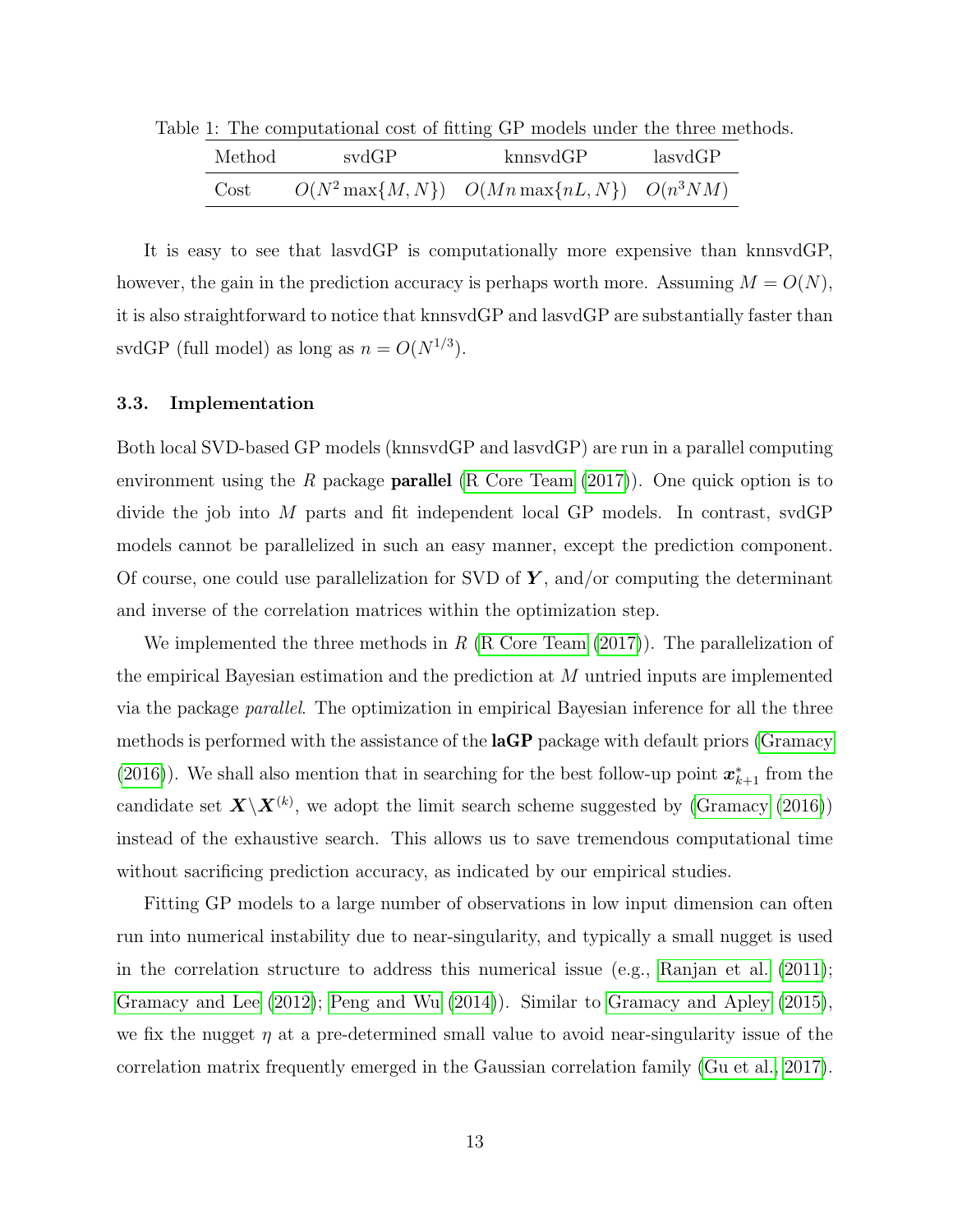# <span id="page-13-0"></span>4. Applications

In this section, we consider two examples with different test functions that represent dynamic computer models. We also consider a real-life application where the computer simulator (TDB model) generates population growth curve. The complexity of the examples considered here range from  $N = 10,000$  to 30,000 (size of the training set), and  $q = 3$  to 11 (input dimension).

The performance of the three methods svdGP, knnsvdGP and lasvdGP is evaluated by comparing the normalized mean squared prediction error (NMSPE),

$$
\text{NMSPE}(\boldsymbol{x}) = \frac{\sum_{t=1}^{L} (y_t(\boldsymbol{x}) - \hat{y}_t(\boldsymbol{x}))^2}{\sum_{t=1}^{L} (y_t(\boldsymbol{x}) - \bar{y}(\boldsymbol{x}))^2},
$$
\n(13)

and the proper scoring rule [\(Gneiting and Raftery](#page-23-8) [\(2007\)](#page-23-8)) defined as

$$
S(P_{\hat{\boldsymbol{y}}(\boldsymbol{x})}, \boldsymbol{y}(\boldsymbol{x})) = -\frac{1}{L} \sum_{t=1}^{L} \frac{(y_t(\boldsymbol{x}) - \hat{y}_t(\boldsymbol{x}))^2}{\hat{\sigma}_t^2(\boldsymbol{x})} - \frac{1}{L} \sum_{t=1}^{L} \log \hat{\sigma}_t^2(\boldsymbol{x}), \qquad (14)
$$

where  $P_{\hat{\bm{y}}(\bm{x})}$  is the predictive distribution of the response at  $\bm{x}, \bm{y}(\bm{x}) = [y_1(\bm{x}), \ldots, y_L(\bm{x})]^T$  is the (typically unknown) true response time-series at  $x, \hat{y}_t(x)$  is the corresponding predicted mean response, and  $\hat{\sigma}_t^2(x)$  is the associated variance given by the t<sup>th</sup> diagonal entry of  $\bm{B}\bm{\Lambda}(\bm{V}^*,\hat{\bm{\Theta}})\bm{B}^T + \hat{\sigma}^2\bm{I}_L$ . Furthermore, the temporal mean is given by  $\bar{y}(\bm{x}) = \sum_{t=1}^L y_t(\bm{x})/L$ . As model ranking criteria, the objective is to minimize average NMSPE and maximize the mean proper scoring rule.

For all these methods, we use the default priors of the  $R$  package  $\text{laGP}$ , i.e., the vague scale-invariant priors [\(Gramacy](#page-23-9) [\(2005\)](#page-23-9)) with  $\alpha_i$ 's,  $\beta_i$ 's,  $\alpha$  and  $\beta$  set to be 0, and for the correlation parameters  $\theta_i$ 's, the priors are explained at the beginning of Section 2.2. We adopt zero-mean function in all GP models, apply the models to the normalized outputs that have zero mean and add the mean back for prediction. For the simulated test functions, Examples 1 and 2, we repeat the emulation procedure 50 times with different (randomly chosen) training and test data sets and compare the average performance. For the real application in Example 3, we used Monte Carlo cross-validation approach for quantifying uncertainty in the prediction process [\(Shao](#page-25-8) [\(1993\)](#page-25-8)).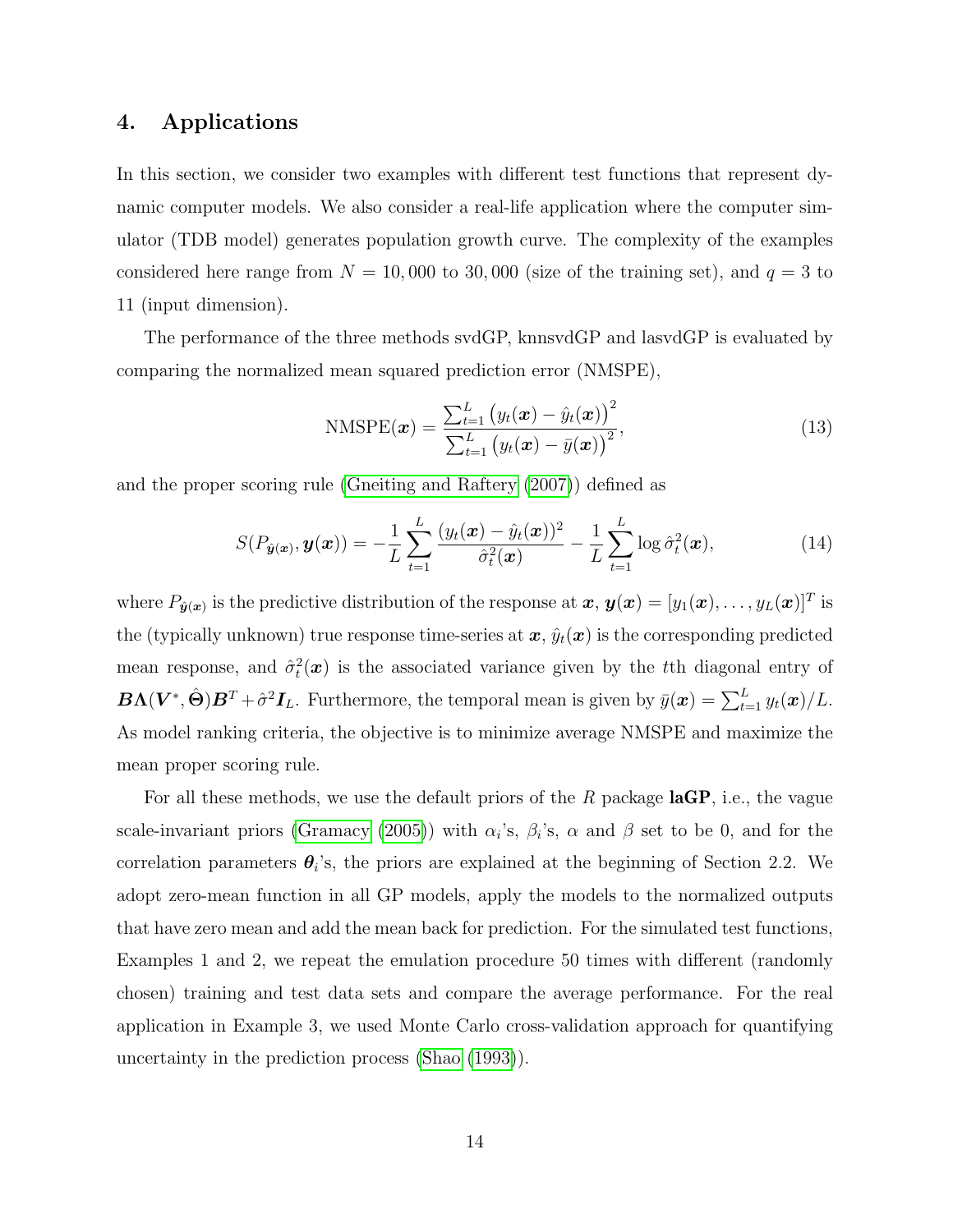#### 4.1. Example 1 [\(Forrester et al.](#page-23-10) [\(2008\)](#page-23-10))

Consider the following test function with 3-dimensional inputs to generate simulator responses with time-series outputs,

<span id="page-14-0"></span>
$$
f(\boldsymbol{x},t) = (x_1t - 2)^2 \sin(x_2t - x_3),
$$
\n(15)

where  $\mathbf{x} = (x_1, x_2, x_3)^T \in [4, 10] \times [4, 20] \times [1, 7]$ , and  $t \in [1, 2]$  is on a 200-point equidistant time-grid.

For each of 50 replications, we randomly generate the training data of size 10,000 and the test data of size 2,000 using random Latin hypercube designs (LHDs) [\(McKay et al.](#page-25-9) [\(1979\)](#page-25-9)) from the input space  $[4, 10] \times [4, 20] \times [1, 7]$ . The local approximate methods are implemented on the neighborhood sets of size  $n = 20$  and 40 points. For lasvdGP, we assume the initial neighborhood size to be  $n_0 = \lfloor n/4 \rfloor$ , and  $\lfloor n/2 \rfloor$ , where  $\lfloor x \rfloor$  represents the smallest integer greater than or equal to  $x$ . Figures [1](#page-15-0) and [2](#page-16-0) summarize the log of mean NMSPE and mean proper scoring rule values, respectively, for different models. Notation: lasvdGP<sub>- $n_0$ </sub> denotes that the proposed method uses  $n_0$  points in the initial neighborhood set chosen as nearest points based on Euclidean distance, and the remaining  $n - n_0$  points are chosen sequentially by optimising the J-criterion.

Figures [1](#page-15-0) and [2](#page-16-0) reveal that the proposed algorithm outperforms its naive counterpart irrespective of the total neighborhood size  $(n)$ . As the neighborhood size gets large, the prediction accuracy of the local approximation algorithms improves.

For a fixed data set of size 10,000, we also computed Monte Carlo cross-validation based values for the two measures, log of mean NMSPE and mean proper scoring rule, and compared the three models. We considered one-fifth of the data as the test set and the remaining as the training set. The boxplots of the two measures over 50 random splits of the data show the similar trend as in Figures [1](#page-15-0) and [2.](#page-16-0)

#### 4.2. Example 2 [\(Bliznyuk et al.](#page-22-2) [\(2008\)](#page-22-2))

Consider the environmental model in [Bliznyuk et al.](#page-22-2) [\(2008\)](#page-22-2) which models a pollutant spill caused by a chemical accident. The simulator output is given by

<span id="page-14-1"></span>
$$
f(\boldsymbol{x},t) = \frac{M}{\sqrt{Dt}} \exp\left(\frac{-s^2}{4Dt}\right) + \frac{M}{\sqrt{D(t-\tau)}} \exp\left(-\frac{(s-L)^2}{4D(t-\tau)}\right) I(\tau < t),\tag{16}
$$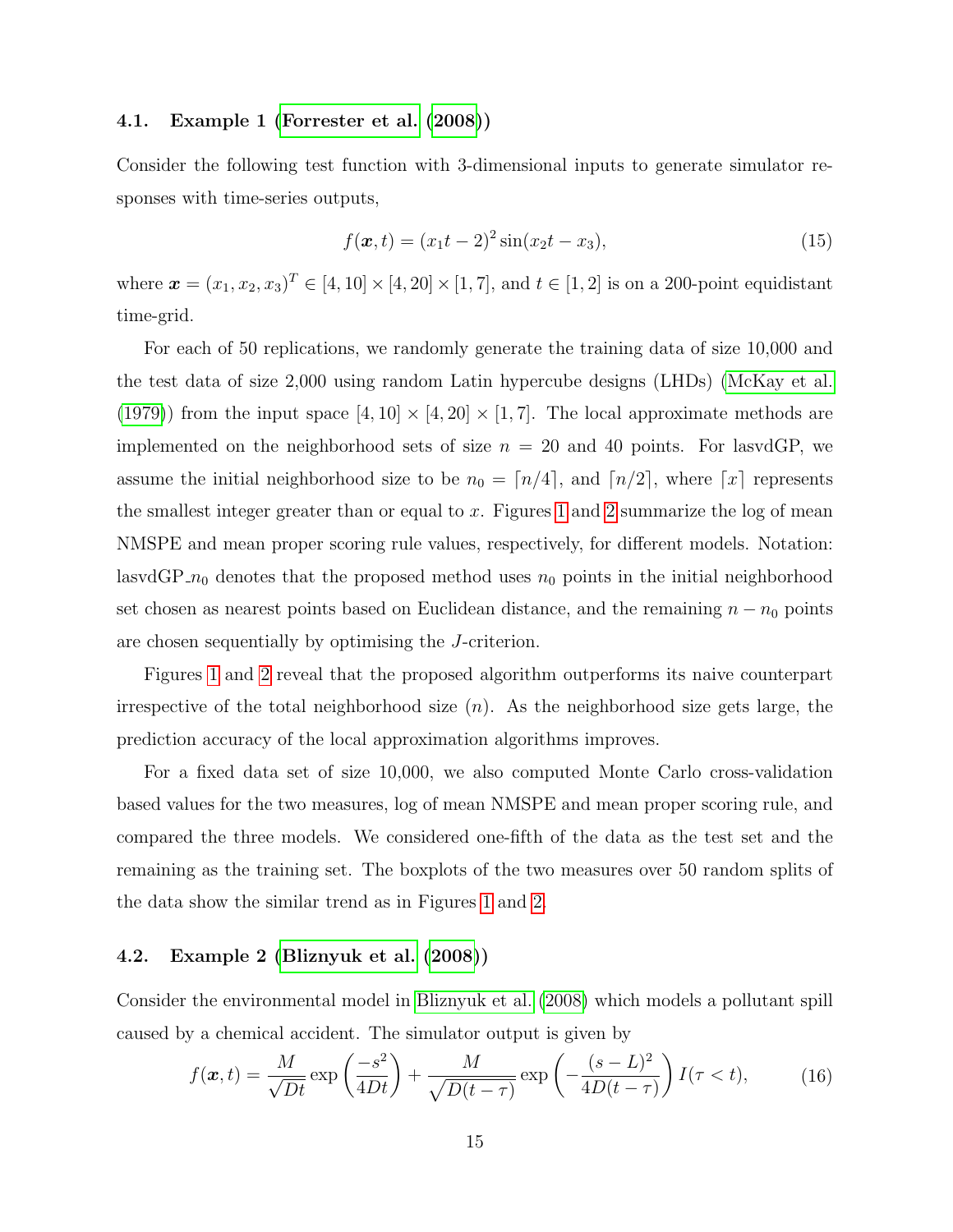

<span id="page-15-0"></span>Figure 1: The boxplots of the log of mean NMSPE computed from 2,000 test points over 50 simulations for the computer simulator [\(15\)](#page-14-0). The proposed lasvdGP approach achieves much smaller log of mean NMSPE values than the competitors.

where  $\boldsymbol{x} = (M, D, L, \tau, s)^T$ , M denotes the mass of pollutant spilled at each location, D is diffusion rate in the channel, L is location of the second spill,  $\tau$  is time of the second spill,  $x \in [7, 13] \times [0.02, 0.12] \times [0.01, 3] \times [30.01, 30.295] \times [0, 3]$ , and  $t \in [0.3, 60]$  is on a regular 200-point equidistant time grid.

In this example as well, we use the training data of size  $N = 10,000$  and the test data of size  $M = 2,000$  obtained using a random LHD. Similar to the previous example, Figures [3](#page-17-0) and [4](#page-18-0) display the boxplots of 50 log of mean NMSPEs and mean proper scoring rule values, respectively, computed over the test set.

Focussing on the local GP models, Figures [3](#page-17-0) and [4](#page-18-0) demonstrate that the proposed approach (lasvdGP) is more accurate than the naive one (knnsvdGP), and  $n = 50$  exhibits more accurate prediction than  $n = 30$ . As in the previous example, the Monte Carlo cross-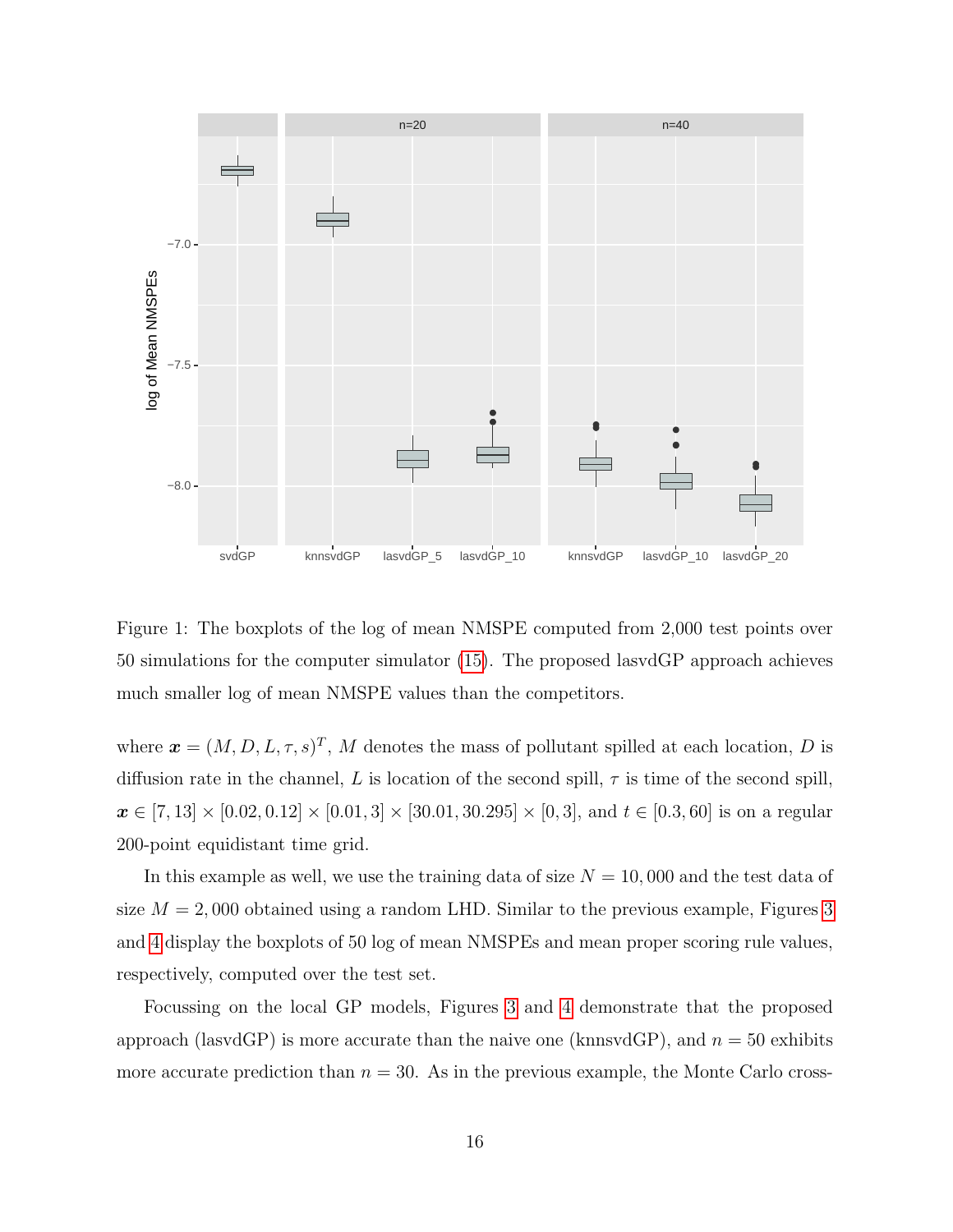

<span id="page-16-0"></span>Figure 2: The boxplots of the mean proper scoring rule computed from 2,000 test points over 50 simulations for the computer simulator [\(15\)](#page-14-0). The proposed lasvdGP approach achieves higher values of mean proper scoring rule than the competitors.

validation approach shows consistent findings. To investigate this further, we compared the prediction accuracy of lasvdGP for different n and  $n_0 = \lfloor n/2 \rfloor$ , Figure [5](#page-19-1) summarizes the findings.

Figure [5](#page-19-1) shows the expected increasing trend of the average prediction accuracy. Though the prediction accuracy increases with  $n$ , the rate of increment in the accuracy slows down as n increases, and more importantly, note that fitting a lasvdGP model, requires  $O(n^3NM)$ flops, which becomes prohibitively large very quickly.

#### 4.3. Example 3 (TDB simulator - [Teismann et al.](#page-26-0) [\(2009\)](#page-26-0))

The two-delay blowfly (TDB) model [\(Teismann et al.](#page-26-0) [\(2009\)](#page-26-0)) simulates European red mites (ERM) population dynamics under predator-prey interactions in apple orchards via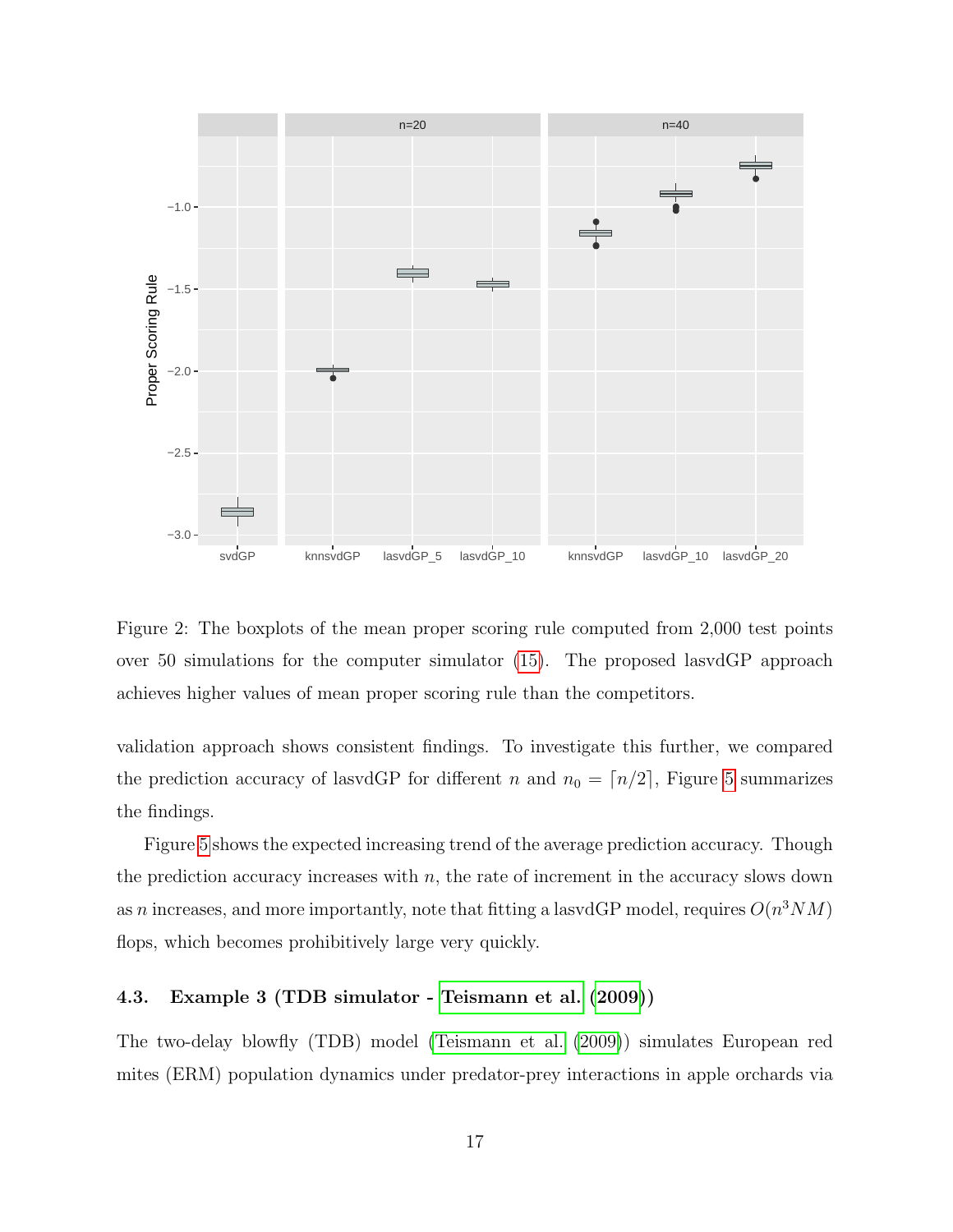

<span id="page-17-0"></span>Figure 3: The boxplots of the log of mean NMSPEs computed from 2,000 test points over 50 simulations for the simulator given by [\(16\)](#page-14-1). The proposed lasvdGP approach achieves much smaller log of mean NMSPE values than the competitors.

numerically solving the Nicholson's blowfly differential equation [\(Gurney et al.](#page-24-9) [\(1980\)](#page-24-9)). Unmanaged ERM population growth could incur massive infestation which inflicts heavy loss in apple industry. Therefore, the monitoring and subsequent intervention of ERM population dynamics is of vital importance for apple orchards management. The objective here is to emulate this simulator for deeper insight in the process.

The TDB model takes eleven input variables (e.g., death rates for different stages, fecundity, hatching time, survival rates, and so on) and returns the time series (at 28 time points) of ERM population evolutions at three stages, i.e., eggs, juveniles and adults (see [Ranjan et al.](#page-25-10) [\(2016\)](#page-25-10) for details). In this paper, we focus on the population dynamics of juveniles. Figure [6](#page-20-0) shows the model output at five randomly chosen input points.

The input variable domains are decided by expert knowledge. For convenience, we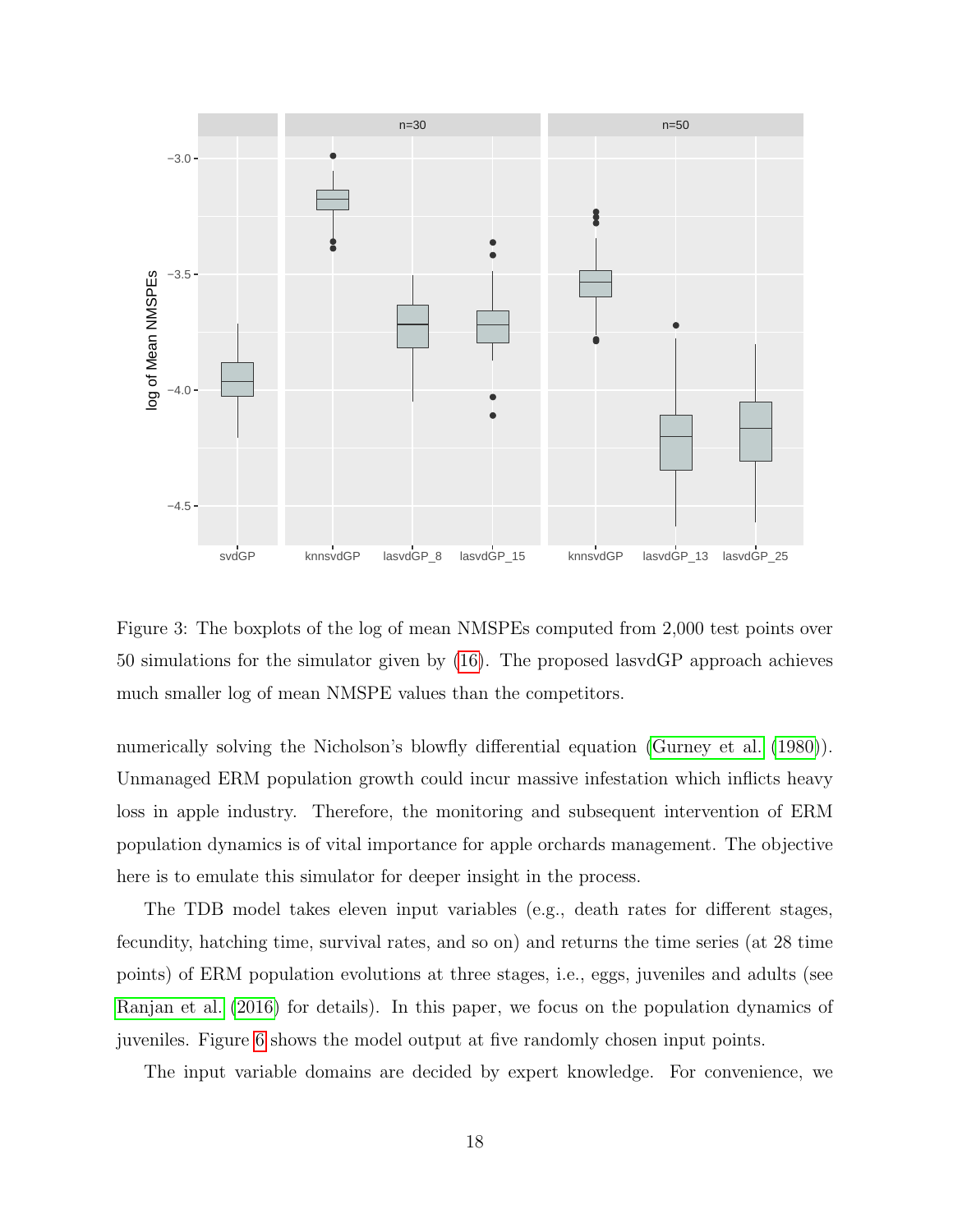

<span id="page-18-0"></span>Figure 4: The boxplots of mean proper scoring rule computed from 2,000 test points over 50 simulations for the simulator given by [\(16\)](#page-14-1). The proposed lasvdGP approach achieves higher values of mean proper scoring rule than the competitors.

transform the inputs into 11-dimensional unit hypercube. Given that we have a limited (data) budget from the simulator, we rely on the Monte Carlo cross-validation error alone. We had access to a data set of size 30,000 for the emulation and prediction accuracy measurements. For such a large scale dynamic computer model, svdGP is computationally infeasible. We used  $n = 80$  and  $n_0 = \lceil n/2 \rceil$  for the proposed local SVD-based GP models. For each method, the total data was partitioned into training and test set in 4:1 ratio, and then the prediction accuracy measures were computed on the test set. Figure [7](#page-21-0) shows the boxplots of the log of mean NMSPEs and mean proper scoring rule values over 50 randomly chosen Monte Carlo partitions.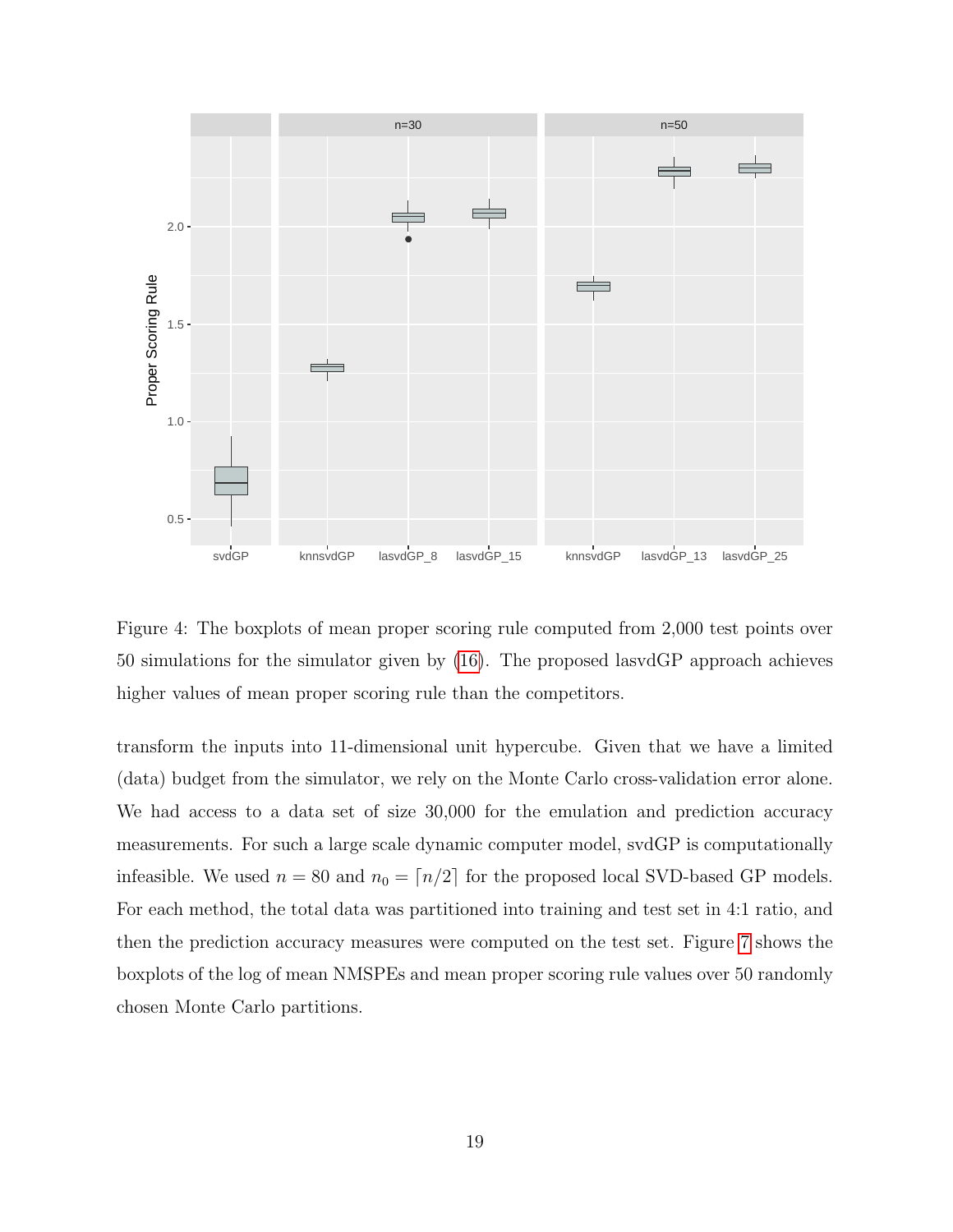

<span id="page-19-1"></span>Figure 5: The boxplots of the log of mean NMSPEs computed using 2,000 test points over 50 simulations with  $n = 30, 50, 100, 200$  and  $n_0 = n/2$  for model [\(16\)](#page-14-1). As the neighborhood size increases, the log of mean NMSPE values by the proposed lasvdGP approach decrease, resulting in more accurate prediction.

# <span id="page-19-0"></span>5. Concluding Remarks

We have proposed local approximate SVD-based GP models for large-scale dynamic computer experiments. The proposed local SVD-based GP models with the proposed neighborhood selection algorithm reduce the time complexity of the full SVD-based GP models. Though slightly more time consuming than its naive counterpart, lasvdGP has been shown to be much more accurate in prediction for both simulation examples and the real data analysis. With the assistance of parallel computation, the proposed algorithm can easily handle dynamic computer experiments with training set as large as (approx) 25,000 points, which is beyond the capacity of the full model.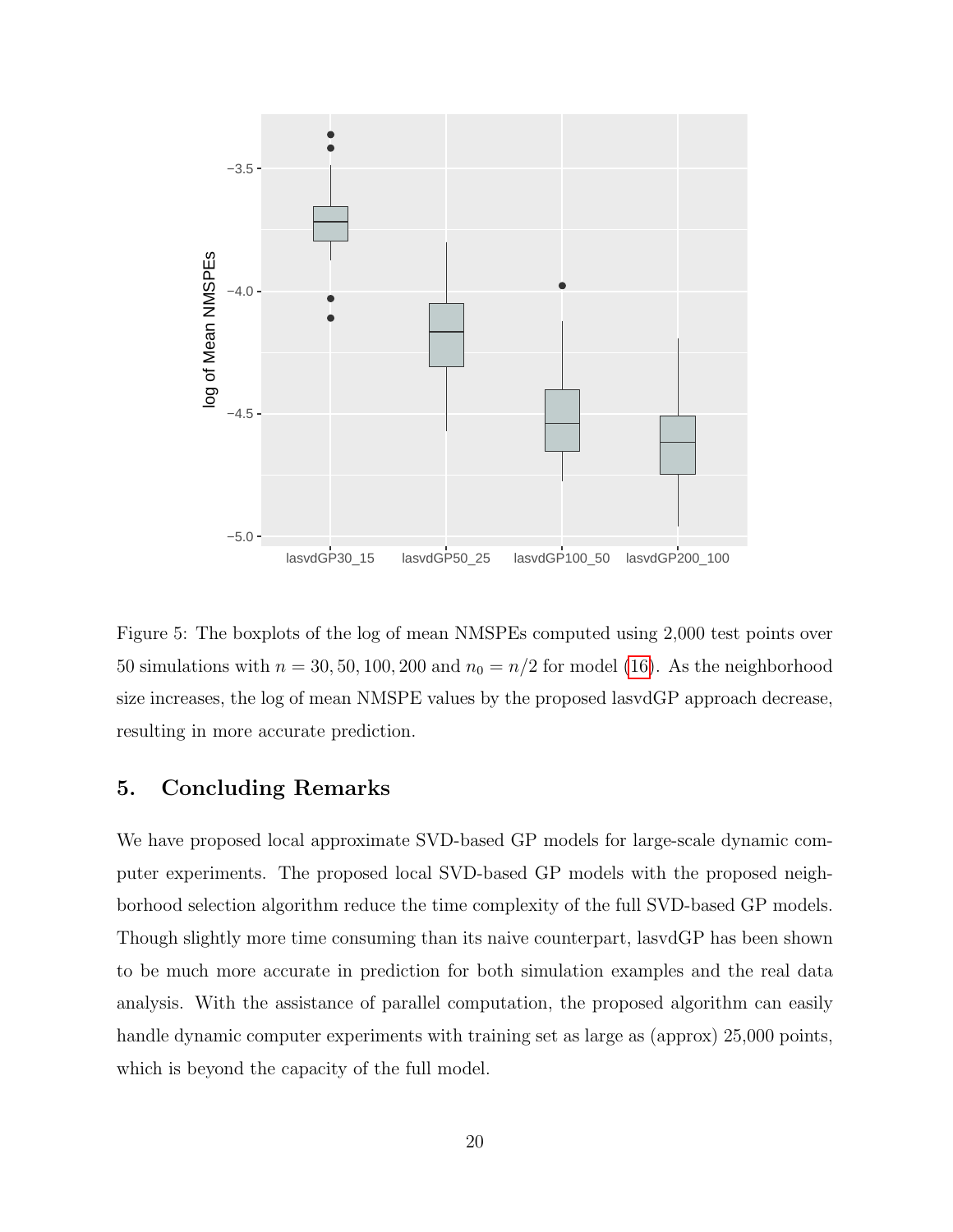

<span id="page-20-0"></span>Figure 6: Juvenile ERM population dynamics as outputs of the TDB model at five different inputs. The solid curve shows the field data, and the dashed curves show the TDB outputs.

There are a few remarks worth mentioning. First, in this article, we refer to large-scale dynamic computer experiments as those with a large number of inputs. This is different from the large data aspect in [Gu et al.](#page-24-10) [\(2016\)](#page-24-10) where the spatial-temporal applications with small run sizes (in the order of hundreds) but large numbers of time points (in the order of tens of thousands) were considered. In their application, fitting full SVD-based GP models are still computationally feasible, as the number of significant singular values might be large but the number of inputs (for  $n \times n$  correlation matrix factorization) would be small.

Second, the formula [\(10\)](#page-8-0) does not consider the possible update of the estimated correlation parameters. If new data arrives, the empirical Bayesian estimators of correlation parameters  $\theta$ 's in [\(8\)](#page-6-3) are expected to change with the training set. To address this issue,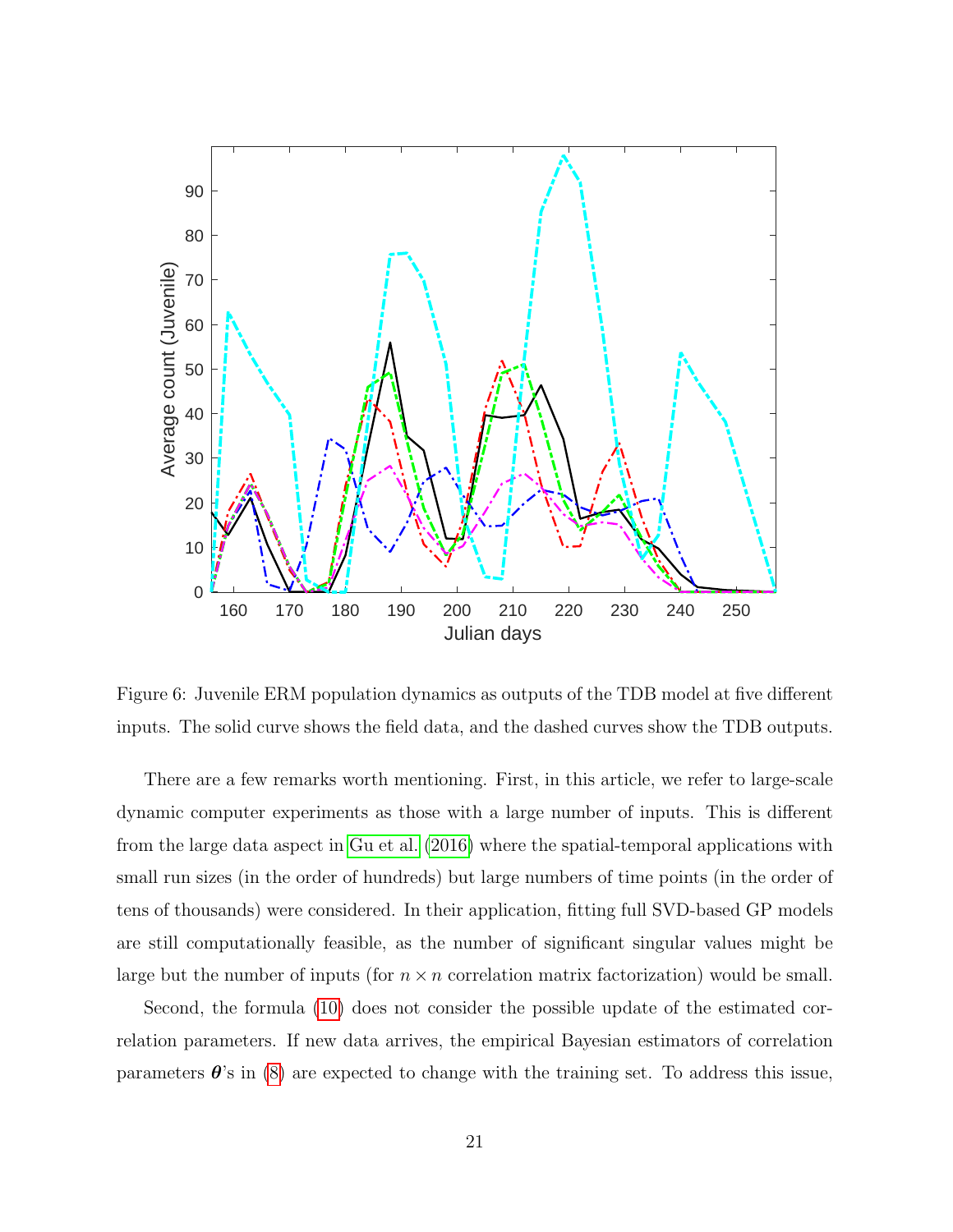

<span id="page-21-0"></span>Figure 7: The boxplots of the log of mean NMSPEs (left) and mean proper scoring rule (right) for the TDB application obtained via Monte Carlo cross-validation. The proposed lasvdGP approach outperforms the knnsvdGP approach in terms of both log of mean NMSPEs and the mean proper scoring rule.

[Gramacy and Apley](#page-24-4) [\(2015\)](#page-24-4) suggested the second order Taylor polynomial approximation.

Third, there are possible improvements in terms of computational efficiency. In searching for neighborhood set, it has been suggested to consider more sophisticate searches such as using graphical processing units (GPUs) and approximating discrete neighborhood searches via continuous ones along the rays emanating from each predictive point [\(Franey](#page-23-11) [et al.](#page-23-11) [\(2012\)](#page-23-11); [Gramacy and Haaland](#page-24-11) [\(2016\)](#page-24-11)). Another way to boost the computational efficiency is that instead of searching the neighborhood set for each individual point in the prediction set  $X^*$ , some clustering algorithms could be performed on  $X^*$  to divide it into groups on which the proposed neighborhood selection is executed. These are interesting topics for our future research.

# Acknowledgement

We would like to the Editor, the AE and the two referees for their valuable comments and suggestions that led to significant improvements in the article. Ranjan's research was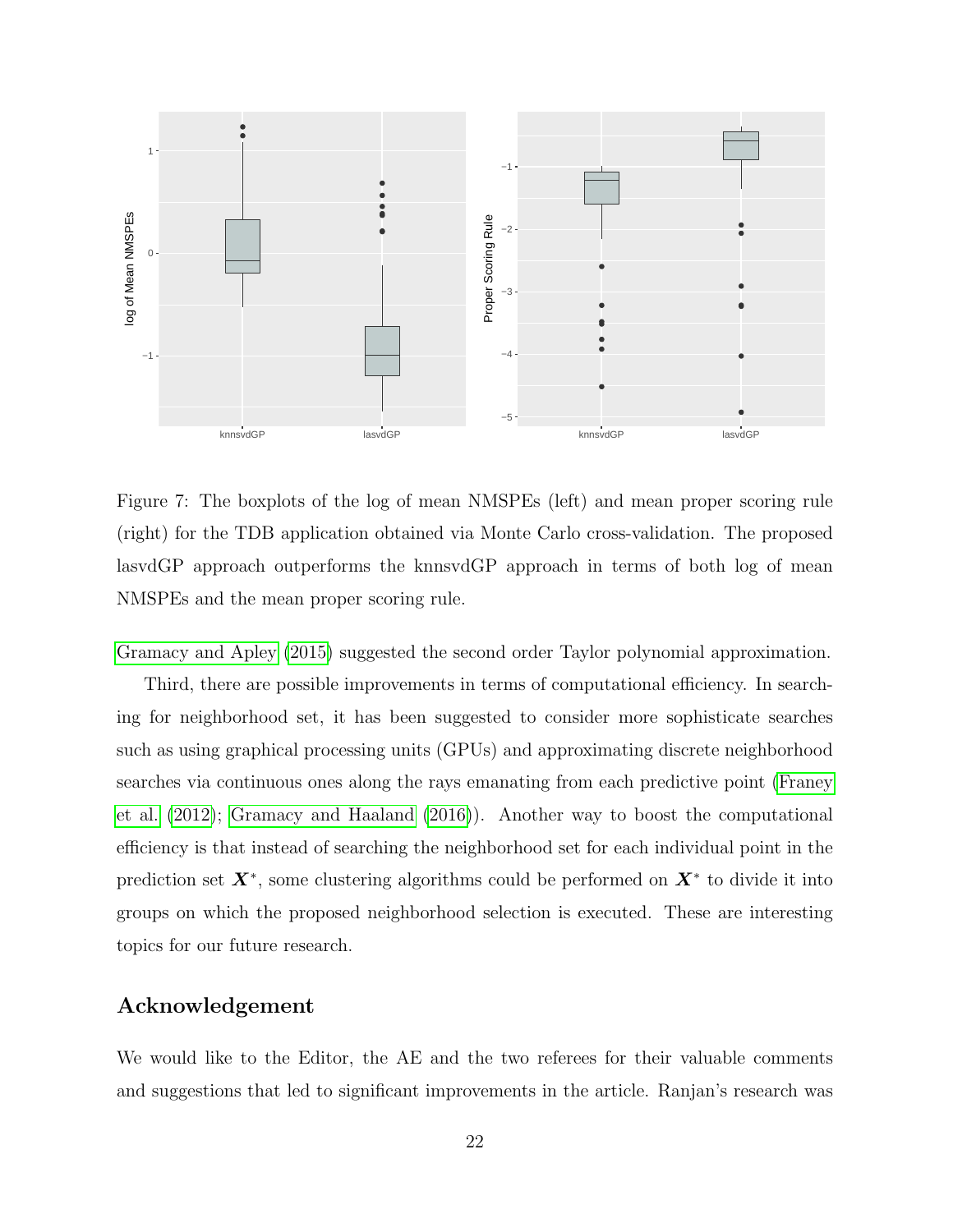supported by the Extra Mural Research Funding (EMR/2016/003332/MS) from the Science and Engineering Research Board, Department of Science and Technology, Government of India. Lin's research was supported by the Discovery grant from Natural Sciences and Engineering Research Council of Canada. We also thank Dr. Holger Teismann for providing the field data and outputs for the TDB model.

# Supplementary Materials

The supplementary material includes the following:

- Appendix: Section A contains the proof of Proposition [1.](#page-9-0) Section B presents two algorithms (in the formal algorithm format) for fitting local approximate SVD-based GP models (lasvdGP) described in Sections 2 and 3 of this article. Section C summarizes simulation results for establishing the reliability of the estimated range parameters (or equivalently, the correlation parameters) for the proposed lasvdGP model fits in Examples 1 and 2. (Appendix.pdf, PDF file)
- Code: R codes to reproduce results in the article are available in the zip file. Details can be found in the readme.txt file included. (code.zip, zipped folder)

# REFERENCES

- <span id="page-22-1"></span>Bayarri, M., J. Berger, J. Cafeo, G. Garcia-Donato, F. Liu, J. Palomo, R. Parthasarathy, R. Paulo, J. Sacks, and D. Walsh (2007). Computer model validation with functional output. The Annals of Statistics  $35(5)$ , 1874–1906.
- <span id="page-22-0"></span>Bingham, D., P. Ranjan, and W. J. Welch (2014). Statistics in action: A canadian outlook. Sequential design of computer experiments for optimization, estimating contours, and related objectives, 109–124.
- <span id="page-22-2"></span>Bliznyuk, N., D. Ruppert, C. Shoemaker, R. Regis, S. Wild, and P. Mugunthan (2008). Bayesian calibration and uncertainty analysis for computationally expensive models using optimization and radial basis function approximation. Journal of Computational and Graphical Statistics  $17(2)$ , 270–294.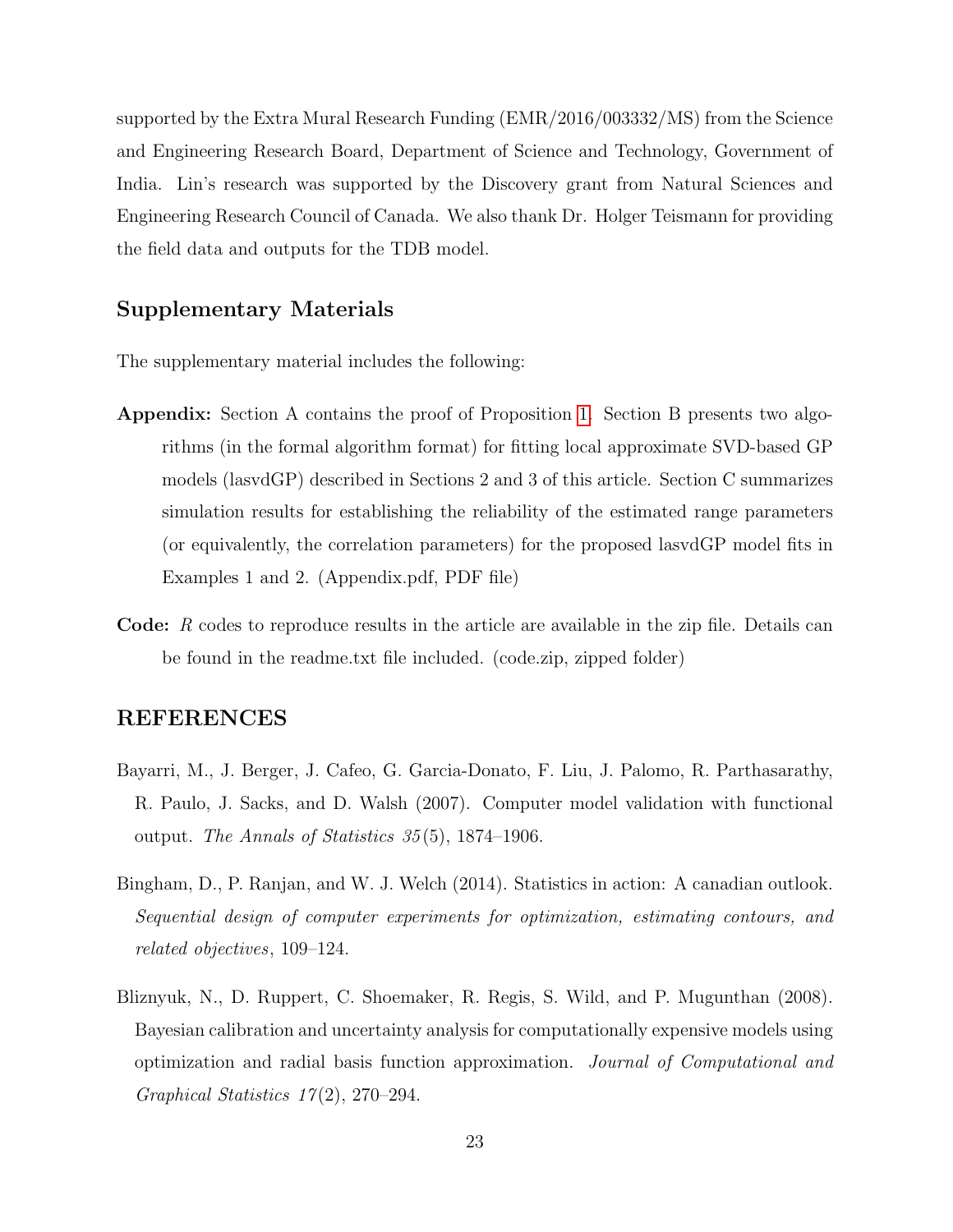- <span id="page-23-6"></span>Cohn, D. A. (1996). Neural network exploration using optimal experiment design. Neural networks  $9(6)$ , 1071–1083.
- <span id="page-23-5"></span>Cohn, D. A., Z. Ghahramani, and M. I. Jordan (1996). Active learning with statistical models. Journal of Artificial Intelligence Research 4, 129–145.
- <span id="page-23-0"></span>Conti, S., J. P. Gosling, J. E. Oakley, and A. O'Hagan (2009). Gaussian process emulation of dynamic computer codes. Biometrika 96 (3), 663–676.
- <span id="page-23-1"></span>Conti, S. and A. O'Hagan (2010). Bayesian emulation of complex multi-output and dynamic computer models. Journal of statistical planning and inference  $140(3)$ , 640–651.
- <span id="page-23-3"></span>Emery, X. (2009). The kriging update equations and their application to the selection of neighboring data. Computational Geosciences 13 (3), 269–280.
- <span id="page-23-2"></span>Farah, M., P. Birrell, S. Conti, and D. D. Angelis (2014). Bayesian emulation and calibration of a dynamic epidemic model for A/H1N1 influenza. Journal of the American Statistical Association 109 (508), 1398–1411.
- <span id="page-23-10"></span>Forrester, A., A. Sobester, and A. Keane (2008). Engineering design via surrogate modelling: a practical guide. John Wiley & Sons.
- <span id="page-23-11"></span>Franey, M., P. Ranjan, and H. Chipman (2012). A short note on Gaussian process modeling for large datasets using graphics processing units.  $arXiv:1203.1269$ .
- <span id="page-23-4"></span>Gelman, A., J. B. Carlin, H. S. Stern, and D. B. Rubin (2014). *Bayesian data analysis*, Volume 2. Chapman & Hall/CRC Boca Raton, FL, USA.
- <span id="page-23-7"></span>Gentle, J. E. (2007). *Matrix algebra: theory, computations, and applications in statistics.* Springer Science & Business Media: New York.
- <span id="page-23-8"></span>Gneiting, T. and A. E. Raftery (2007). Strictly proper scoring rules, prediction, and estimation. Journal of the American Statistical Association 102 (477), 359–378.
- <span id="page-23-9"></span>Gramacy, R. B. (2005). Bayesian treed Gaussian process models. Ph. D. thesis, University of California Santa Cruz.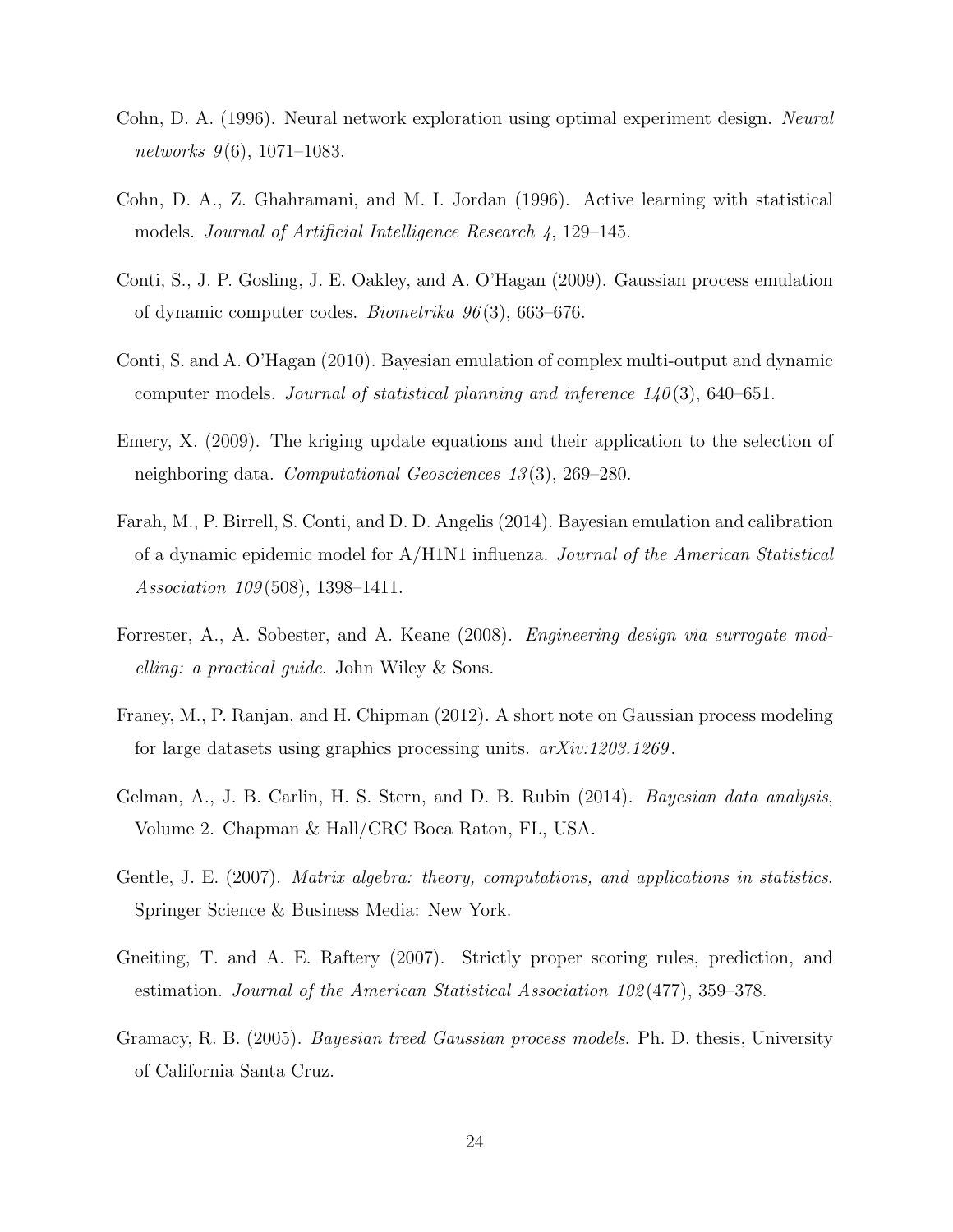- <span id="page-24-5"></span>Gramacy, R. B. (2016). laGP: Large-scale spatial modeling via local approximate Gaussian processes in R. Journal of Statistical Software 72 (1), 1–46.
- <span id="page-24-4"></span>Gramacy, R. B. and D. W. Apley (2015). Local Gaussian process approximation for large computer experiments. Journal of Computational and Graphical Statistics  $24(2)$ , 561– 578.
- <span id="page-24-11"></span>Gramacy, R. B. and B. Haaland (2016). Speeding up neighborhood search in local Gaussian process prediction. Technometrics 58 (3), 294–303.
- <span id="page-24-8"></span>Gramacy, R. B. and H. K. Lee (2012). Cases for the nugget in modeling computer experiments. *Statistics and Computing 22(3)*, 713–722.
- <span id="page-24-10"></span>Gu, M., J. O. Berger, et al. (2016). Parallel partial Gaussian process emulation for computer models with massive output. The Annals of Applied Statistics  $10(3)$ , 1317–1347.
- <span id="page-24-6"></span>Gu, M., X. Wang, and J. O. Berger (2017). Robust Gaussian stochastic process emulation. arXiv:1708.04738 .
- <span id="page-24-9"></span>Gurney, W., S. Blythe, and R. Nisbet (1980). Nicholson's blowflies revisited. Nature 287, 17–21.
- <span id="page-24-7"></span>Hager, W. W. (1989). Updating the inverse of a matrix.  $SIAM$  review 31(2), 221–239.
- <span id="page-24-3"></span>Higdon, D., J. Gattiker, B. Williams, and M. Rightley (2008). Computer model calibration using high-dimensional output. Journal of the American Statistical Association 103 (482), 570–583.
- <span id="page-24-2"></span>Hung, Y., V. R. Joseph, and S. N. Melkote (2015). Analysis of computer experiments with functional response. Technometrics  $57(1)$ , 35–44.
- <span id="page-24-0"></span>Jones, D. R., M. Schonlau, and W. J. Welch (1998). Efficient global optimization of expensive black-box functions. Journal of Global Optimization 13 (4), 455–492.
- <span id="page-24-1"></span>Kennedy, M. C. and A. O'Hagan (2001). Bayesian calibration of computer models. Journal of the Royal Statistical Society: Series B 63 (3), 425–464.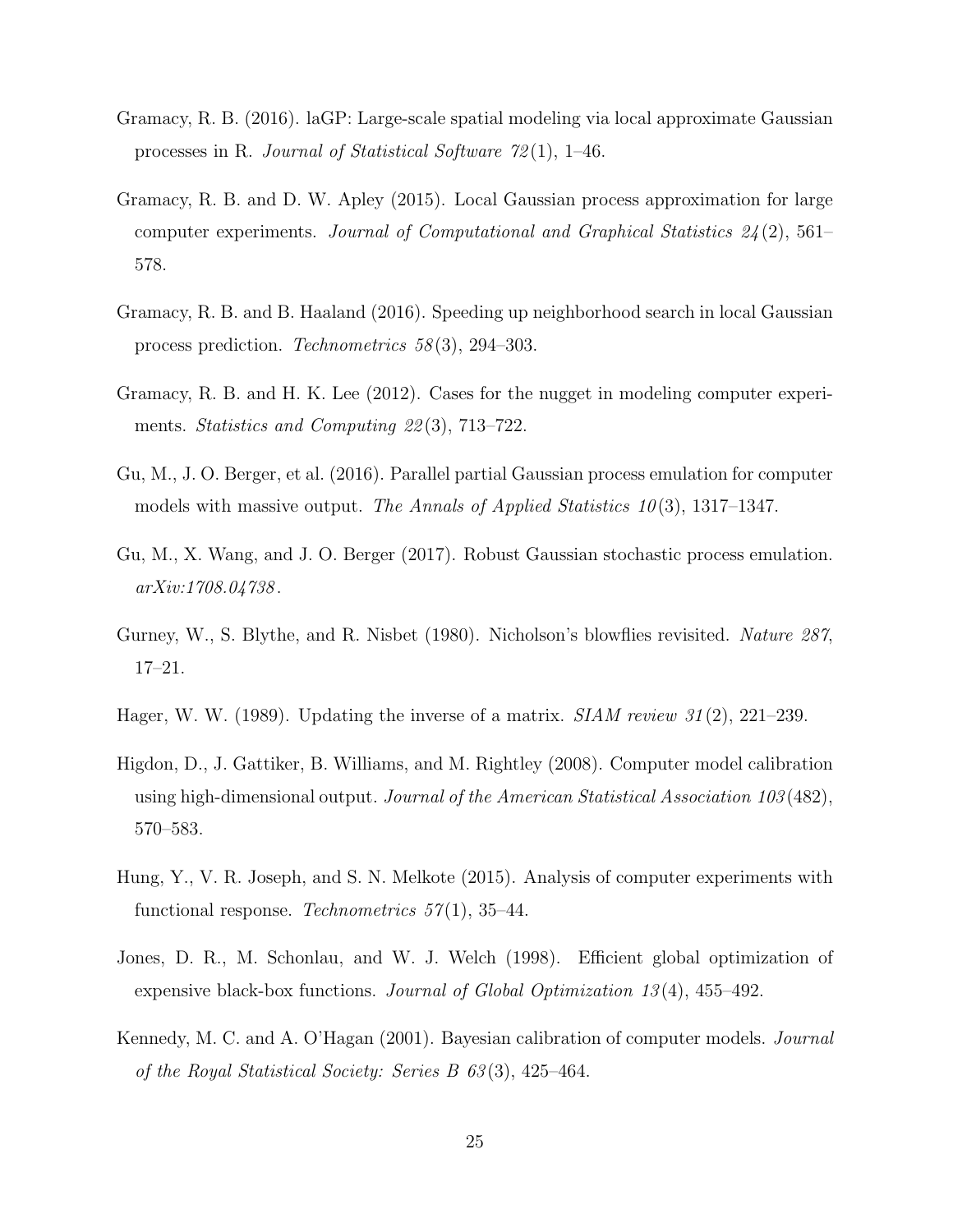- <span id="page-25-3"></span>Liu, F. and M. West (2009). A dynamic modelling strategy for Bayesian computer model emulation. Bayesian Analysis  $\mathcal{L}(2)$ , 393–411.
- <span id="page-25-9"></span>McKay, M. D., R. J. Beckman, and W. J. Conover (1979). A comparison of three methods for selecting values of input variables in the analysis of output from a computer code. Technometrics  $42(1)$ , 55–61.
- <span id="page-25-7"></span>Peng, C.-Y. and C. J. Wu (2014). On the choice of nugget in kriging modeling for deterministic computer experiments. Journal of Computational and Graphical Statistics 23 (1), 151–168.
- <span id="page-25-5"></span>R Core Team (2017). R: A Language and Environment for Statistical Computing. Vienna, Austria: R Foundation for Statistical Computing.
- <span id="page-25-2"></span>Ranjan, P., D. Bingham, and G. Michailidis (2008). Sequential experiment design for contour estimation from complex computer codes. Technometrics  $50(4)$ , 527–541.
- <span id="page-25-6"></span>Ranjan, P., R. Haynes, and R. Karsten (2011). A computationally stable approach to Gaussian process interpolation of deterministic computer simulation data. Technometrics  $53(4)$ , 366–378.
- <span id="page-25-10"></span>Ranjan, P., M. Thomas, H. Teismann, and S. Mukhoti (2016). Inverse problem for a timeseries valued computer simulator via scalarization. Open Journal of Statistics  $6(03)$ , 528–544.
- <span id="page-25-4"></span>Rasmussen, C. E. and C. K. I. Williams (2006). Gaussian processes for machine learning. The MIT Press.
- <span id="page-25-0"></span>Sacks, J., W. J. Welch, T. J. Mitchell, and H. P. Wynn (1989). Design and analysis of computer experiments. Statistical Science  $\lambda(4)$ , 409–423.
- <span id="page-25-1"></span>Santner, T. J., B. J. Williams, and W. I. Notz (2003). The design and analysis of computer experiments. Springer Science & Business Media: New York.
- <span id="page-25-8"></span>Shao, J. (1993). Linear model selection by cross-validation. Journal of the American statistical Association 88 (422), 486–494.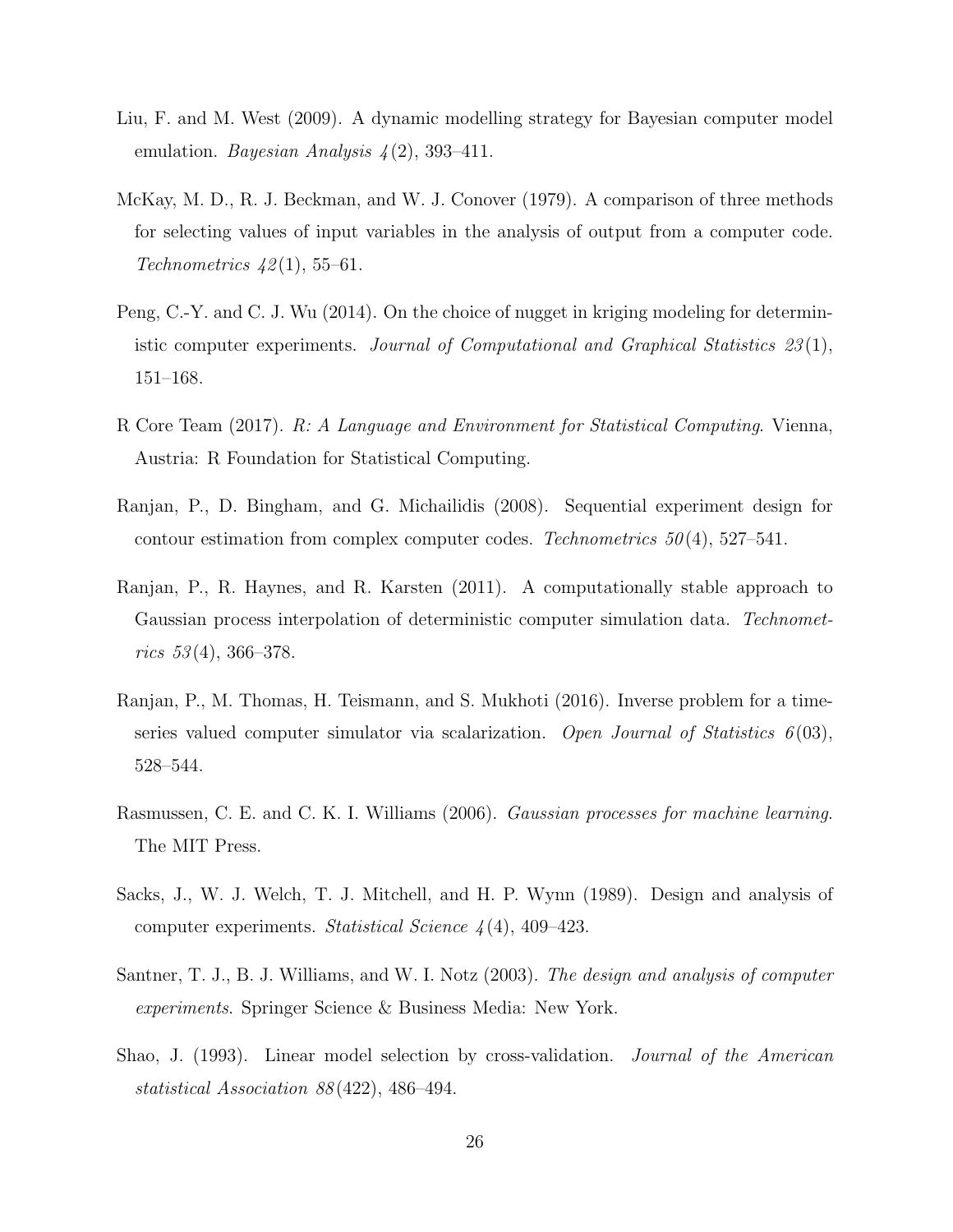- <span id="page-26-1"></span>Stein, M. L. (2005). Space–time covariance functions. Journal of the American Statistical Association 100 (469), 310–321.
- <span id="page-26-0"></span>Teismann, H., R. Karsten, R. Hammond, J. Hardman, and J. Franklin (2009). On the possibility of counter-productive intervention: the population mean for blowflies models can be an increasing function of the death rate. Journal of Biological Systems  $17(04)$ , 739–757.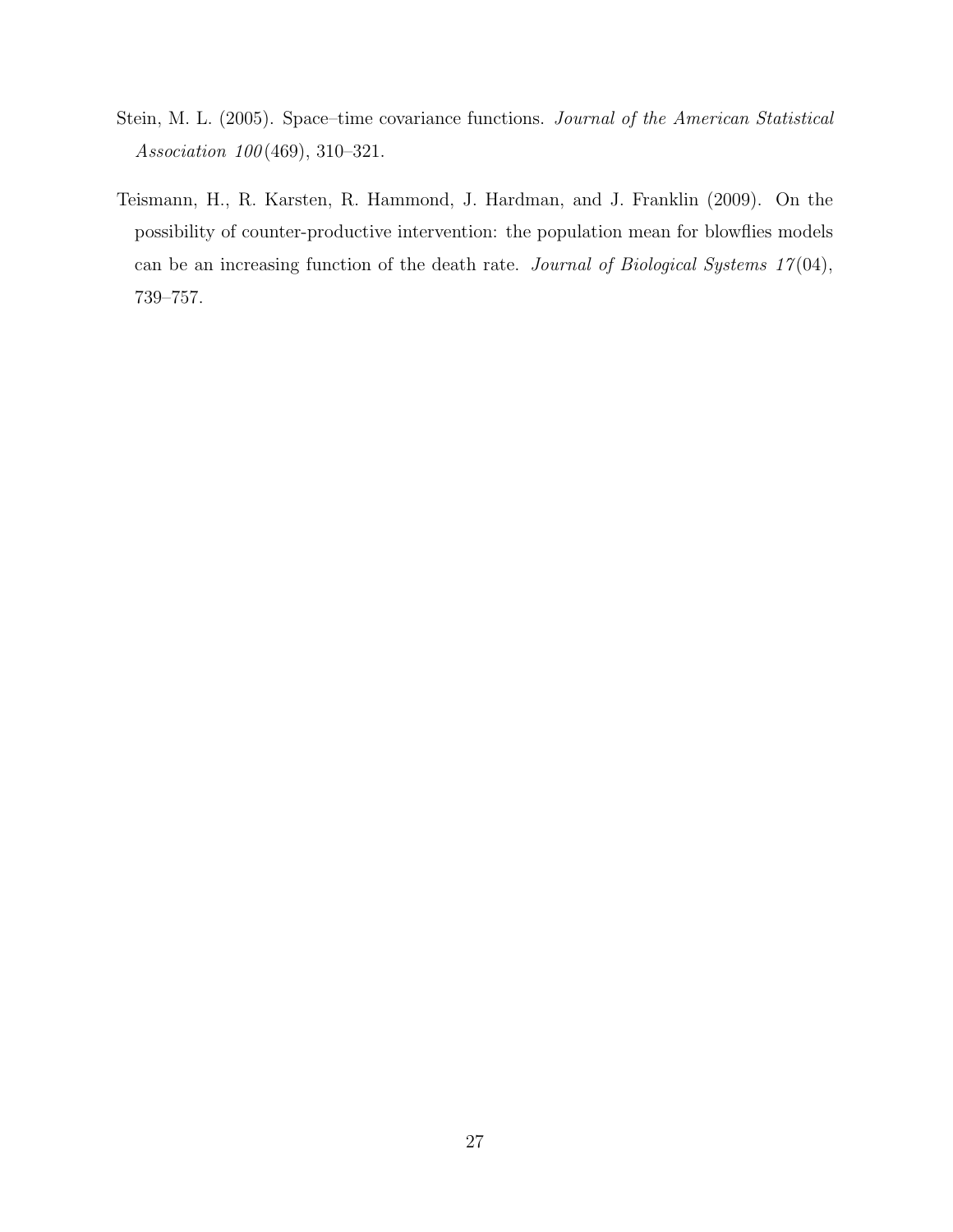# <span id="page-27-0"></span>Supplementary Materials

# A. Proof Of Proposition 1

Following (7), the inner expectation in (10) can be written as

$$
\begin{split}\n&\mathbf{E}\Big[\|\mathbf{y}(\mathbf{x}_{0})-\hat{\mathbf{y}}(\mathbf{x}_{0}|\mathbf{c}(\mathbf{x}),\mathbf{V}^{*(k)},\hat{\mathbf{\Theta}}^{(k)})\|^{2}\Big|\mathbf{c}(\mathbf{x}),\mathbf{V}^{*(k)},\hat{\mathbf{\Theta}}^{(k)},(\hat{\sigma}^{(k)})^{2}\Big] \\
&=\mathrm{tr}\Big(\mathbf{B}^{(k)}\Lambda\big(\mathbf{V}^{*(k)}(\mathbf{x}),\hat{\mathbf{\Theta}}^{(k)}\big)(\mathbf{B}^{(k)})^{T}+(\hat{\sigma}^{(k)})^{2}\mathbf{I}_{L}\Big) \\
&=(\hat{\sigma}^{(k)})^{2}L+\mathrm{tr}\Big(\Lambda\big(\mathbf{V}^{*(k)}(\mathbf{x}),\hat{\mathbf{\Theta}}^{(k)}\big)(\mathbf{B}^{(k)})^{T}\mathbf{B}^{(k)}\Big) \\
&=(\hat{\sigma}^{(k)})^{2}L+\sum_{i=1}^{p_{k}}(d_{i}^{(k)})^{2}\hat{\sigma}_{i}^{2}(\mathbf{x}_{0}|\mathbf{v}_{i}^{(k)}(\mathbf{x}),\hat{\mathbf{\theta}}_{i}^{(k)}),\n\end{split} \tag{A.17}
$$

where  $\bm{V}^{*(k)}(\bm{x}) = [(\bm{V}^{*(k)})^T, \bm{c}(\bm{x})]^T$  and  $d_i^{(k)}$  $i^{(k)}$  is the *i*th largest singular value of  $Y^{(k)}$ ,

$$
\boldsymbol{\Lambda}\big(\boldsymbol{V}^{*(k)}(\boldsymbol{x}),\hat{\boldsymbol{\Theta}}^{(k)}\big) = \text{diag}\Big(\hat{\sigma}_1^2\big(\boldsymbol{x}_0\vert \boldsymbol{v}_1^{(k)}(\boldsymbol{x}),\hat{\boldsymbol{\theta}}_1^{(k)}\big),\ldots,\hat{\sigma}_{p_k}^2\big(\boldsymbol{x}_0\vert \boldsymbol{v}_{p_k}^{(k)}(\boldsymbol{x}),\hat{\boldsymbol{\theta}}_{p_k}^{(k)}\big)\Big),
$$

and

$$
\hat{\sigma}_i^2\big(\boldsymbol{x}_0|\boldsymbol{v}_i^{(k)}(\boldsymbol{x}),\hat{\boldsymbol{\theta}}_i^{(k)}\big) = \frac{\rho_i^{(k)}(\boldsymbol{x}_0,\boldsymbol{x})}{\alpha_i+k}\big(\beta_i+\psi_i^{(k)}(\boldsymbol{x})\big),
$$

for  $i=1,\ldots,p_k$ , where  $\psi_i^{(k)}$  $\boldsymbol{v}_i^{(k)}(\boldsymbol{x}) = \boldsymbol{v}_i^{(k)}$  $\tilde{\boldsymbol{K}}_{i}^{-1}(\boldsymbol{x})\boldsymbol{v}_{i}^{(k)}$  $\boldsymbol{v}_i^{(k)}(\boldsymbol{x}), \text{ and } \boldsymbol{v}_i^{(k)}$  $\boldsymbol{u}_i^{(k)}(\boldsymbol{x}) = [(\boldsymbol{v}_i^{(k)}$  $\bm{c}_i^{(k)})^T, c_i(\bm{x})]^T$ is the *i*th column of  $V^{*(k)}(x)$ .

The first equality of [\(A.17\)](#page-27-0) follows from Theorem 3.2b.1 of Mathai and Provost (1992). The third equality is derived from the column-orthogonality of  $\mathbf{B}^{(k)}$ , i.e.  $(\mathbf{B}^{(k)})^T \mathbf{B}^{(k)} =$  $(D^{*(k)})^2$ . Plugging [\(A.17\)](#page-27-0) into (10), we get

$$
J(\boldsymbol{x}_{0}, \boldsymbol{x}) = \mathbf{E}\Big[(\hat{\sigma}^{(k)})^{2}L + \sum_{i=1}^{p_{k}} (d_{i}^{(k)})^{2}\hat{\sigma}_{i}^{2}(\boldsymbol{x}_{0}|\boldsymbol{v}_{i}^{(k)}(\boldsymbol{x}), \hat{\boldsymbol{\theta}}_{i}^{(k)})\Big|\boldsymbol{V}^{*(k)}, \hat{\boldsymbol{\Theta}}^{(k)}, (\hat{\sigma}^{(k)})^{2}\Big]
$$
  
\n
$$
= (\hat{\sigma}^{(k)})^{2}L + \sum_{i=1}^{p_{k}} (d_{i}^{(k)})^{2} \Big(\frac{\rho_{i}^{(k)}(\boldsymbol{x}_{0}, \boldsymbol{x})}{\alpha_{i} + k} (\beta_{i} + \mathbf{E}[\psi_{i}^{(k)}(\boldsymbol{x})|\boldsymbol{V}^{*(k)}, \hat{\boldsymbol{\Theta}}^{(k)}, (\hat{\sigma}^{(k)})^{2}]\Big)\Big)
$$
  
\n
$$
= (\hat{\sigma}^{(k)})^{2}L + \sum_{i=1}^{p_{k}} (d_{i}^{(k)})^{2} \Big(\frac{\rho_{i}^{(k)}(\boldsymbol{x}_{0}, \boldsymbol{x})}{\alpha_{i} + k} (\beta_{i} + \mathbf{E}[\psi_{i}^{(k)}(\boldsymbol{x})|\boldsymbol{v}_{i}^{(k)}, \hat{\boldsymbol{\theta}}_{i}^{(k)}])\Big)
$$
  
\n
$$
= (\hat{\sigma}^{(k)})^{2}L + \sum_{i=1}^{p_{k}} (d_{i}^{(k)})^{2} \Big(\frac{\rho_{i}^{(k)}(\boldsymbol{x}_{0}, \boldsymbol{x})}{\alpha_{i} + k} (\beta_{i} + \frac{\alpha_{i} + k}{\alpha_{i} + k - 1} \psi_{i}^{(k)})\Big).
$$

The second equality holds because  $\rho_i^{(k)}$  $\hat{\bm{x}}_i^{(k)}(\bm{x}_0, \bm{x})$  is a deterministic function of  $\bm{x}_0, \bm{x}$  and  $\hat{\bm{\theta}}_i^{(k)}$  $\binom{\kappa}{i}$ . The third equality follows from the independence among  $c_i$ 's. The validity of the fourth equality is due to Gramacy and Apley (2015).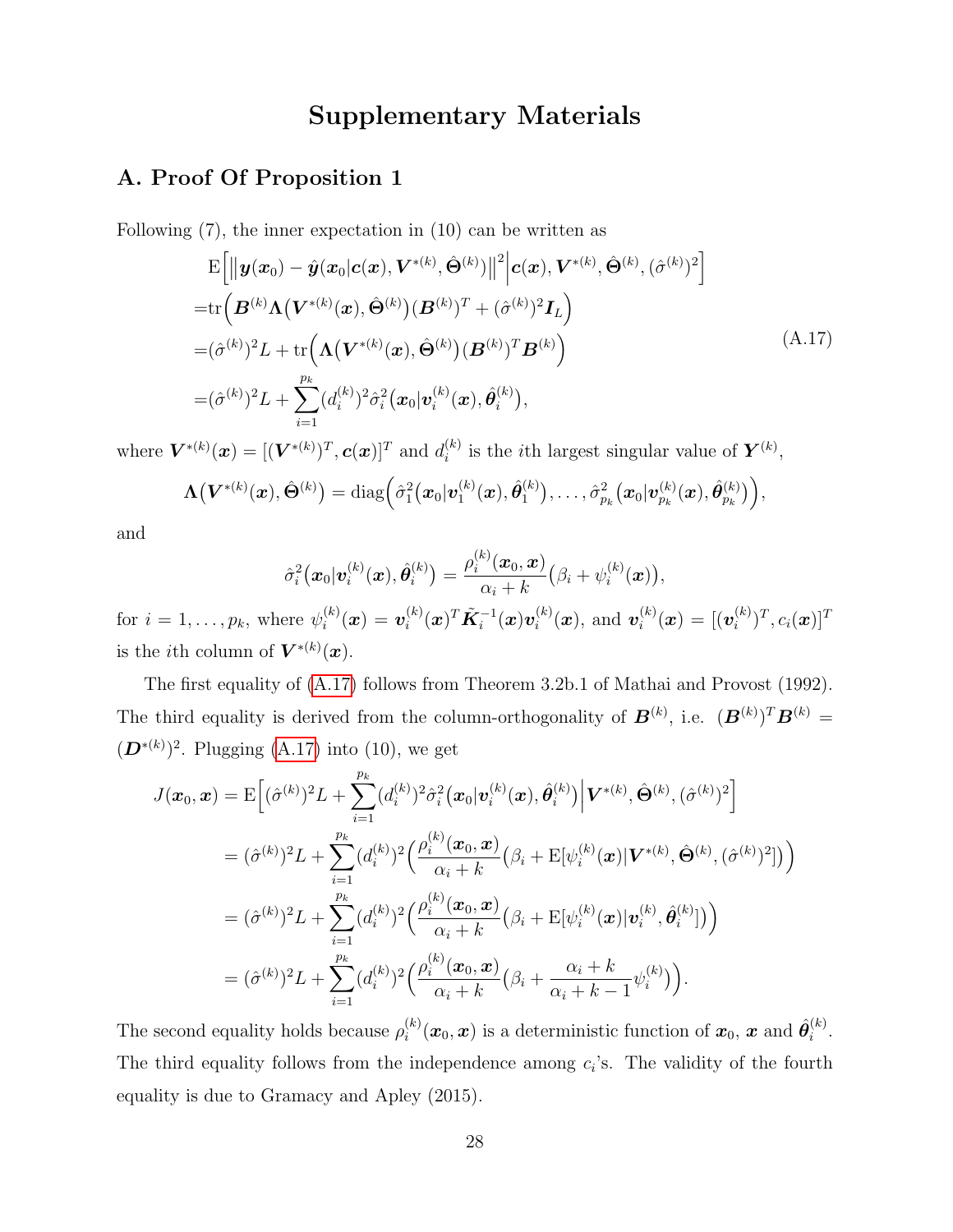# B. Algorithms

Algorithm 1 summarizes the key steps required for estimating the necessary parameters in the posterior predictive distribution (Equation (9) of the main article) of a full SVD-based GP model fitted to a training data of size N.

Algorithm 1: SVD-based GP model **Input** : (1) Training set:  $\mathbf{X}_{N\times q}$ , (2) response matrix:  $\mathbf{Y}_{L\times N}$ , (3) threshold  $\gamma$ , (4) prior parameters:  $\boldsymbol{\alpha} = [\alpha_1, \ldots, \alpha_p, \alpha]^T$ ,  $\boldsymbol{\beta} = [\beta_1, \ldots, \beta_p, \beta]^T$ . Output: (1) Basis  $B_{N\times p}$ , (2) singular values  $D^*_{p\times p}$ , (3) coefficients  $V^*$ , (4) correlation parameters  $\hat{\Theta}$ , (5) variance  $\hat{\sigma}^2$ .

1 Function svdGP( $X, Y, \alpha, \beta, \gamma$ )  $\mathbf{p} \: \: \: \: [\: \boldsymbol{B}, \boldsymbol{D}^*, \boldsymbol{V}^*, \textit{p}] \gets \texttt{buildBasis}\left(\boldsymbol{Y}, \gamma\right)$  $\begin{aligned} \mathbf{3} \quad &| \quad \bm{r} \leftarrow \text{vec}(\bm{Y}) - (\bm{I}_N \otimes \bm{B}) \text{vec}(\bm{V}^{*T}) \end{aligned}$  $\hat{\sigma}_i^2(\boldsymbol{x}_0|\boldsymbol{v}_i,\boldsymbol{\theta}_i) = (\beta_i + \psi_i)\Big(1 - \boldsymbol{k}_i^T(\boldsymbol{x}_0)\boldsymbol{K}_i^{-1}\boldsymbol{k}_i(\boldsymbol{x}_0)\Big)/(\alpha_i + N),$  $\hat{\sigma}^2 \leftarrow (r^T r + \beta)/(NL + \alpha + 2)$  $\hat{\mathbf{b}} \gets \texttt{inference}(\boldsymbol{V^*}, \, p, \, \boldsymbol{\alpha}, \, \boldsymbol{\beta})$  $\,$ 6  $\,$   $\,$  return  $\boldsymbol{B},\,\boldsymbol{D}^*,\,\boldsymbol{V}^*,\,\hat{\boldsymbol{\Theta}},\,\hat{\sigma}^2$ 7 Subroutine buildBasis( $Y, \gamma$ )  $\{S \mid [U, D, V] \leftarrow \text{SVD}(Y)$  /\* perform SVD on matrix Y. \*/  $p \leftarrow \min\left\{m : \frac{\sum_{i=1}^{m}}{\sum_{i=1}^{k}}\right\}$  $\left\{\frac{m-1}{k-1}\frac{d_i}{d_i}>\gamma\right\} \qquad\qquad \text{{\it //* where }}{\bm D}=\texttt{diag}(d_1,\ldots,d_N), k=\min\{N,L\}\text{ }*\text{,\,}$  $_{{\bf 10}}$   $\begin{array}{c|c} \begin{array}{c} \end{array} & B \leftarrow \textbf{\textit{U}}^* \textbf{\textit{D}}^* \end{array}$  $/*$  as in Section 2.1  $*/$  $\begin{array}{|l|} \hbox{\tt\quad 11} & \quad \text{return } \textit{\textbf{B}}, \textit{\textbf{D}}^{*}, \textit{\textbf{V}}^{*}, \textit{\textbf{p}} \ \hbox{\end{array}$ 12 Subroutine inference( $V^*$ , p,  $\alpha$ ,  $\beta$ ) 13 for  $i \leftarrow 1$  to p do  $\begin{array}{|c|c|c|}\hline \textbf{14} & \hat{\theta}_i \leftarrow \text{argmax}\ \hline \end{array}$  $\pmb{\theta}_i$  $\pi(\boldsymbol{\theta}_i|\boldsymbol{v}_i)$  /\* fit  $p$  independent GPs by finding the MAPs \*/  ${\bf 15}\quad \mid\quad {\bf return}\; \hat{\bm \Theta} = [\hat{\bm \theta}_1,\ldots,\hat{\bm \theta}_p]^T$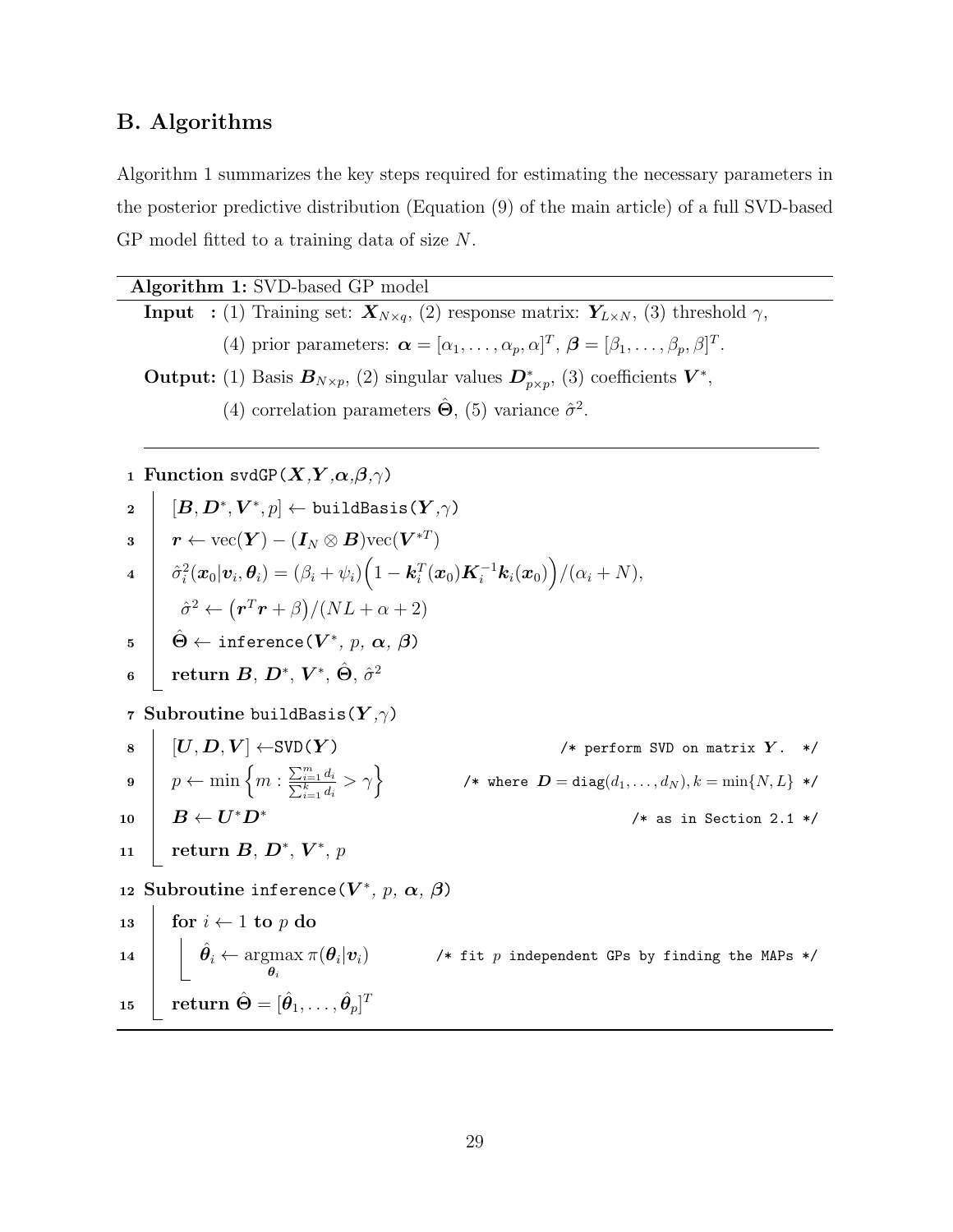Algorithm 2 presents the steps required for fitting the proposed local approximate SVDbased GP model (lasvdGP) with the neighbourhood points selected using the J-criterion in Section 3.1 of the main article.

|                         | Algorithm 2: Proposed local SVD-based GP model                                                                                                                                                                                                                                       |  |  |  |  |  |  |
|-------------------------|--------------------------------------------------------------------------------------------------------------------------------------------------------------------------------------------------------------------------------------------------------------------------------------|--|--|--|--|--|--|
|                         | <b>Input</b> : (1) Training set: $X_{N\times q}$ , (2) response matrix: $Y_{L\times N}$ , (3) test set $X_{M\times q}^*$ ,                                                                                                                                                           |  |  |  |  |  |  |
|                         | (4) neighborhood size n, (5) initial neighborhood size $n_0$ , (6) threshold $\gamma$ ,                                                                                                                                                                                              |  |  |  |  |  |  |
|                         | (7) prior parameters $\boldsymbol{\alpha} = [\alpha_1, \ldots, \alpha_p, \alpha]^T$ and $\boldsymbol{\beta} = [\beta_1, \ldots, \beta_p, \beta]^T$ .                                                                                                                                 |  |  |  |  |  |  |
|                         | <b>Output:</b> (1) The predicted mean response, and (2) the associated posterior variance                                                                                                                                                                                            |  |  |  |  |  |  |
|                         | in estimating $y(x_0)$ for each $x_0 \in X^*$ .                                                                                                                                                                                                                                      |  |  |  |  |  |  |
|                         |                                                                                                                                                                                                                                                                                      |  |  |  |  |  |  |
|                         | 1 for each $x_0 \in X^*$ do                                                                                                                                                                                                                                                          |  |  |  |  |  |  |
| $\mathbf{2}$            | $\boldsymbol{X}^{(n_0)} \leftarrow \{\boldsymbol{x}_i, i=1,\ldots,n_0\}$ /* $n_0$ nearest neighbours of $\boldsymbol{x}_0$ in $\boldsymbol{X}$ as in knn */                                                                                                                          |  |  |  |  |  |  |
| 3                       | $\begin{array}{ l } \hline \mathbf{Y}^{(n_0)} \leftarrow \{y(\boldsymbol{x}): \boldsymbol{x} \in \boldsymbol{X}^{(n_0)}\} \hline \end{array}$                                                                                                                                        |  |  |  |  |  |  |
| $\overline{\mathbf{4}}$ | for $k \leftarrow n_0$ to $n-1$ do                                                                                                                                                                                                                                                   |  |  |  |  |  |  |
| 5                       | $\{\boldsymbol{B}^{(k)},\boldsymbol{D}^{*(k)},\boldsymbol{V}^{*(k)},p_k,\hat{\boldsymbol{\Theta}}^k,(\hat{\sigma}^{(k)})^2,(\hat{\boldsymbol{\sigma}}^{(k)})^2\} \leftarrow \texttt{svdGP}(\boldsymbol{X}^{(k)},\boldsymbol{Y}^{(k)},\boldsymbol{\alpha},\boldsymbol{\beta},\gamma)$ |  |  |  |  |  |  |
| 6                       | $\begin{array}{ l} \mid & \bm{x}_{k+1}^* \leftarrow \mathop{\rm argmin}\limits_{\bm{x} \in \bm{X} \backslash \bm{X}^{(k)}} J(\bm{x}_0, \bm{x}) \end{array}$                                                                                                                          |  |  |  |  |  |  |
| $\overline{\mathbf{7}}$ | $\hspace{.1cm}\Big \quad \boldsymbol{X}^{(k+1)}\leftarrow \boldsymbol{X}^{(k)}\cup \boldsymbol{x}_{k+1}^*$                                                                                                                                                                           |  |  |  |  |  |  |
| 8                       | $\boxed{\quad \boldsymbol{Y}^{(k+1)}\leftarrow \boldsymbol{Y}^{(k)}\cup \boldsymbol{y}(\boldsymbol{x}_{k+1}^*)}$                                                                                                                                                                     |  |  |  |  |  |  |
| 9                       | $[\boldsymbol{B}^{(n)},\boldsymbol{D}^{*(n)},\boldsymbol{V}^{*(n)},p_n,\hat{\Theta}^{(n)},(\hat{\sigma}^{(n)})^2,(\hat{\boldsymbol{\sigma}}^{(n)})^2] \gets \texttt{svdGP}(\boldsymbol{X}^{(n)},\!\boldsymbol{Y}^{(n)},\!\boldsymbol{\alpha},\!\boldsymbol{\beta},\!\gamma)$         |  |  |  |  |  |  |

$$
\text{10} \quad \boxed{\text{Predict } \bm{y}(\bm{x}_0) \text{ through } \pi(\bm{y}(\bm{x}_0)|\bm{V}^{*(n)}, \hat{\bm{\Theta}}^{(n)}, (\hat{\sigma}^{(n)})^2, (\hat{\bm{\sigma}}^{(n)})^2) \text{ in Eqn. (9)}}
$$

# C. Additional Simulation Results

We now investigate the reliability of the estimated range parameters (or equivalently, the correlation parameters) for the proposed local approximate SVD-based GP model (lasvdGP) fits in Examples 1 (Forrester et al.,  $2008 - q = 3, N = 10000, M = 2000,$  $n = 40$  and  $n_0 = 20$ ) and 2 (Bliznyuk et al.,  $2008 - q = 5, N = 10000, M = 2000, n = 50$ and  $n_0 = 25$ ) of the main article.

To explain the results, recall that for each point in the test set, the SVD-based GP model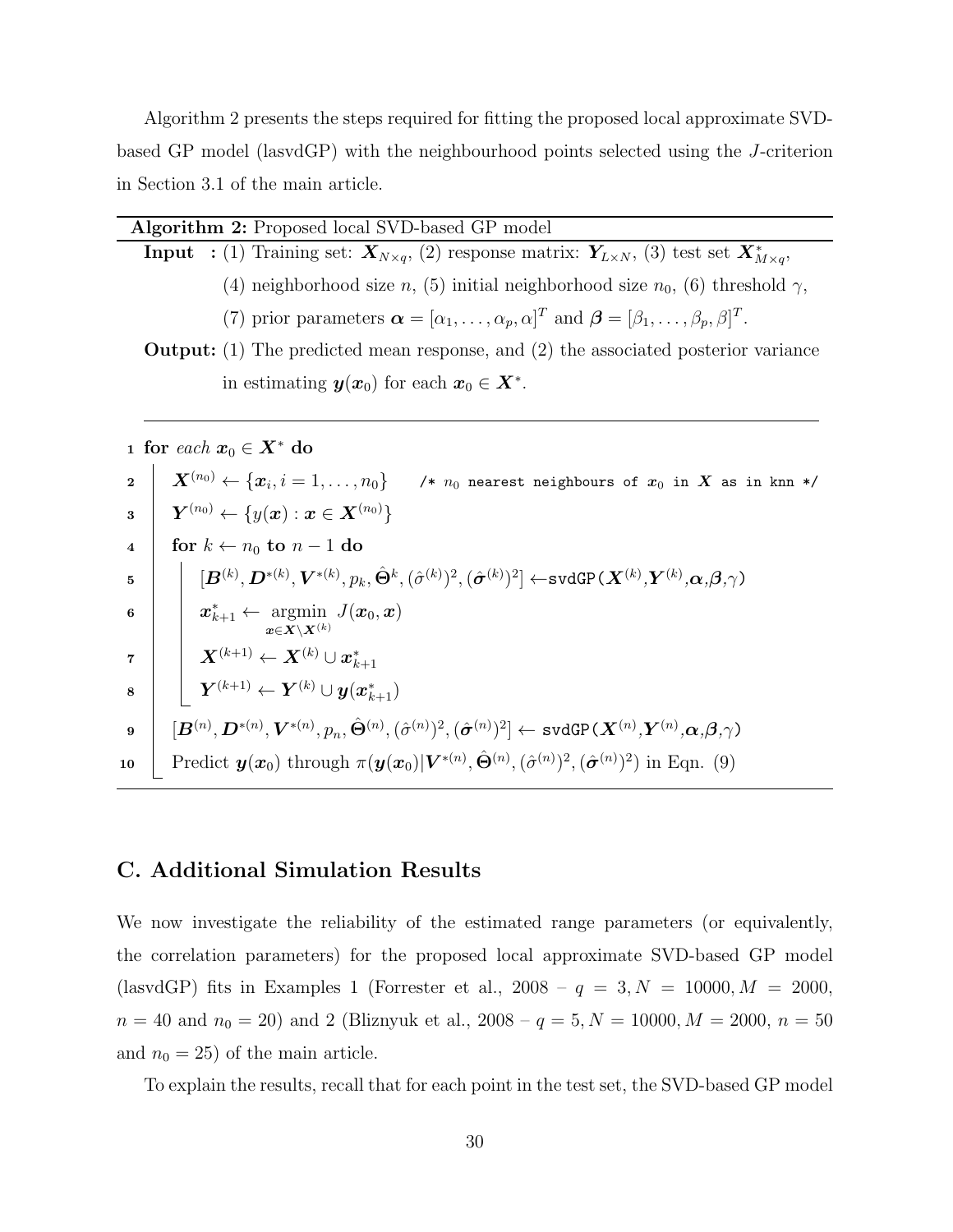fitted on the neighbourhood set is represented using a p-dimensional basis as in Equation (1), where  $p$  is selected by the cumulative percentage criterion (Equation (2)). That is, for each test point, p independent GP models for each  $c_i(\mathbf{x})$  are fitted in the respective neighbourhood searched. The value of  $p$  may be different for different test points. The frequency table of the number of leading basis functions for 2,000 test points for each of the two examples are displayed in Table [2.](#page-30-0)

|                                                        |  |  |  |  |  |  | $5 \t 6 \t 7 \t 8$ total |
|--------------------------------------------------------|--|--|--|--|--|--|--------------------------|
| Example 1   266 1734 0 0 0 1 2000                      |  |  |  |  |  |  |                          |
| Example 2   15    161    873    825    124    2   2000 |  |  |  |  |  |  |                          |

<span id="page-30-0"></span>Table 2: Frequency of p among the 2,000 test points in Examples 1 and 2.

For simplicity, we only report the estimated range parameters in the GP models corresponding to  $c_1(\mathbf{x})$ ,  $c_2(\mathbf{x})$  and  $c_3(\mathbf{x})$  from the final fits, i.e., after  $n - n_0$  follow-up points were added. Figures [8](#page-31-0) and [9](#page-31-1) display the boxplots of those 2,000 estimates for each range parameter in Examples 1 and 2, respectively.